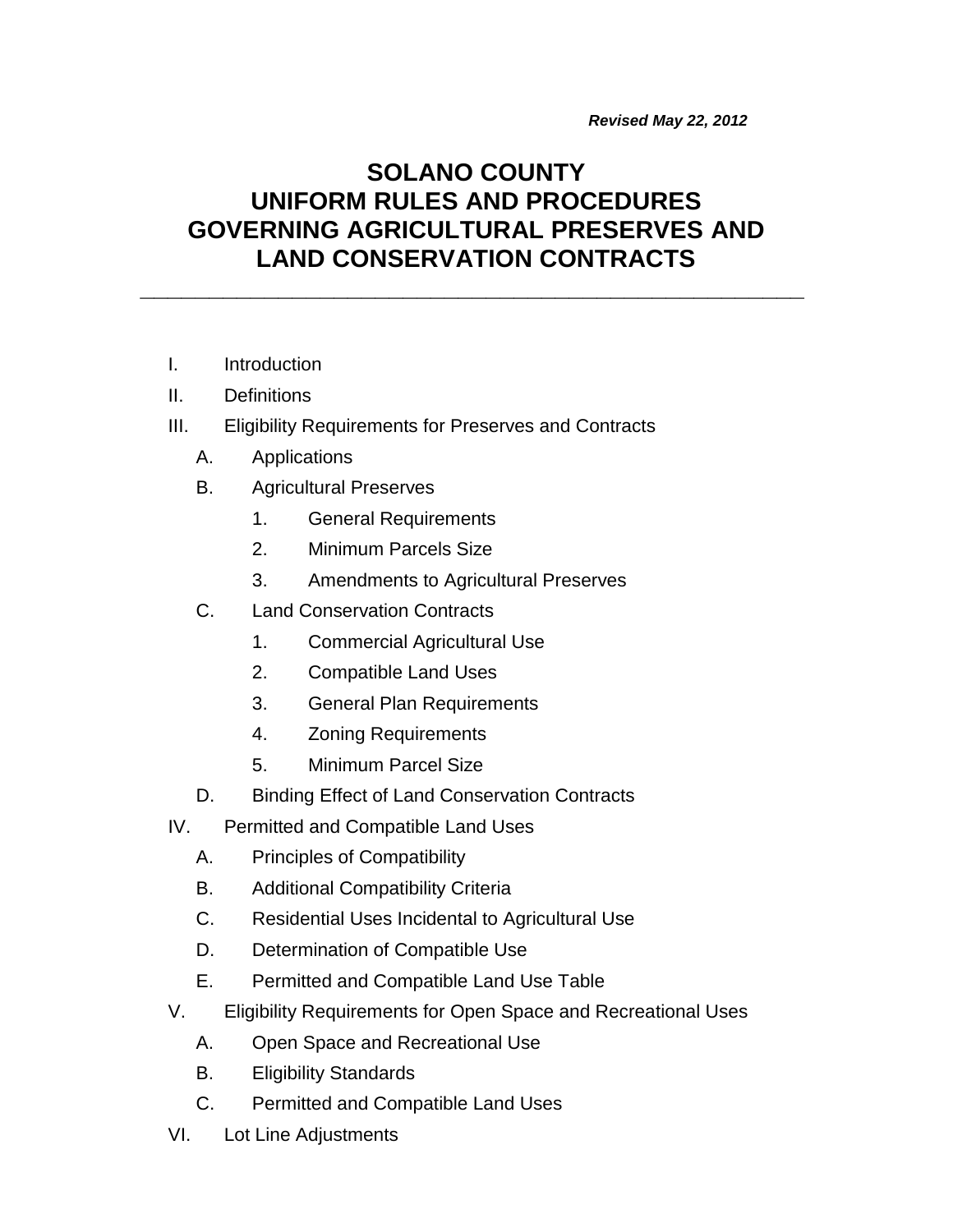- VII. Subdivisions
- VIII. Application Procedures
- IX. Monitoring Procedures for Land Conservation Contracts

Appendices A through F

#### **I. INTRODUCTION**

These uniform rules and procedures implement the Solano County Agricultural Preserve Program as authorized under the California Land Conservation Act of 1965 (Williamson Act).

The Legislature of the State of California in enacting the Williamson Act declared:

"That the preservation of a maximum amount of the limited supply of agricultural land is necessary to the conservation of the state's economic resources, and is necessary not only to the maintenance of the agricultural economy of the state, but also for the assurance of adequate, healthful and nutritious food for future residents of this state and nation." (Gov. Code Section 51220 (a))

The Williamson Act program is designed to protect agricultural land for continued commercial agricultural use primarily for the production of food and fiber and other lands devoted to open-space and recreational uses. These rules set forth the eligibility requirements, land use restrictions and procedures for entering into and terminating agricultural preserves and land conservation contracts within Solano County.

Under the Solano County Agricultural Preserve Program, an agricultural preserve is established by the County at the request of one or more property owners within areas devoted to agricultural use, recreational use and/or openspace use, as defined in the Williamson Act. Establishment of an agricultural preserve is a prerequisite for property owners wishing to enter into land conservation contracts with the County. Under Solano County's program, a property owner makes application simultaneously for either the establishment or expansion of an agricultural preserve and approval of a land conservation contract.

A land conservation contract is a contract entered into by the property owner and the County that enforceably restricts the use of the land for agricultural, recreational and/or open space uses for a minimum term of 10 years. In exchange, the property receives a reduction in property taxes while the contract is in effect. Under the program, contracted property is assessed on the basis of the agricultural income producing capability of the land, the fair market value, or the Proposition 13 value, whichever is less.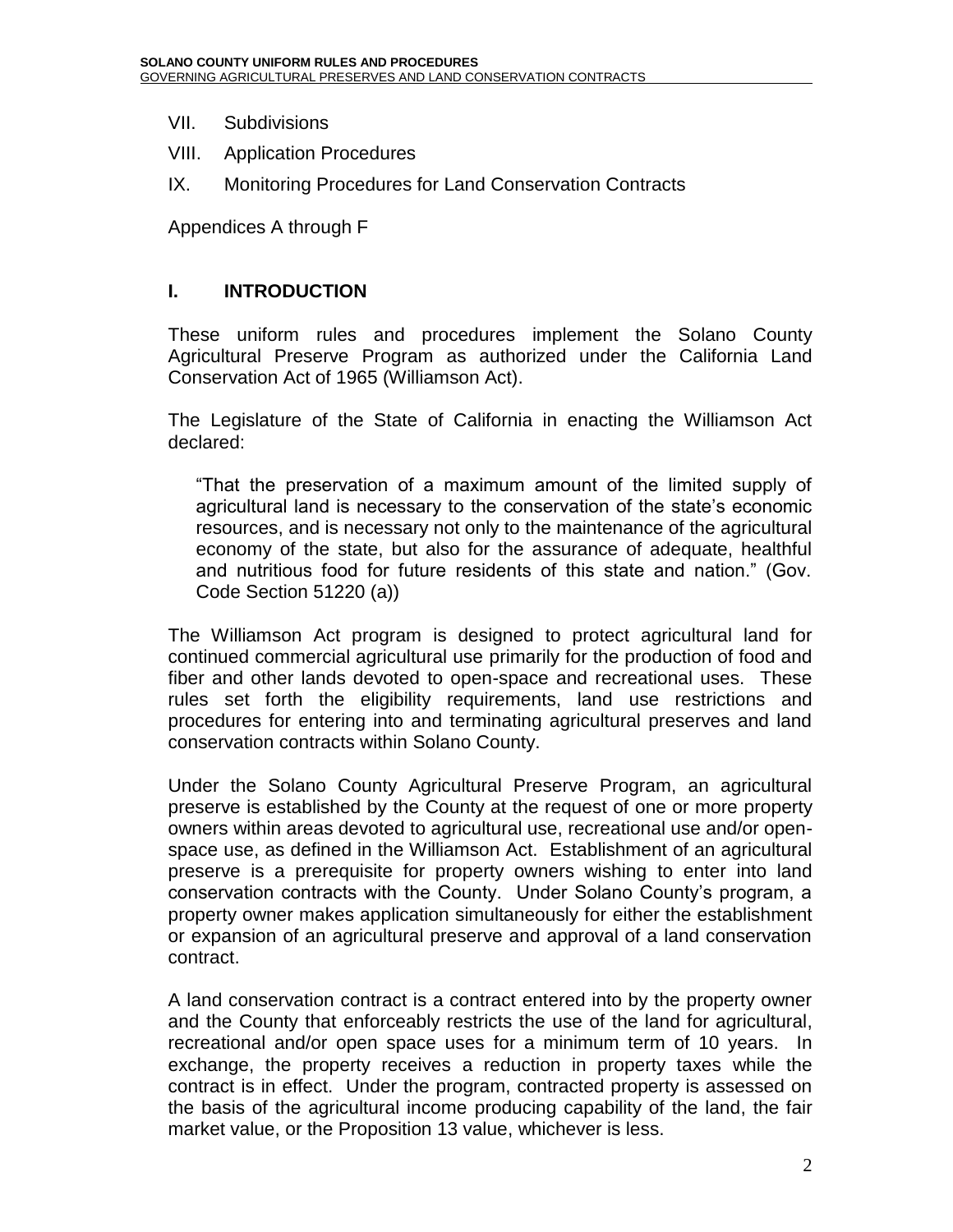#### **II. DEFINITIONS**

- **A. Agricultural commodity** means any and all plant and animal products produced in the State of California for commercial purposes.
- **B. Agricultural employee** means a person employed by the farm operator primarily to work in agricultural activities on the contracted property or on other property controlled by the farm operator, together with the employee's family members.
- **C. Agricultural preserve**  means an area devoted to either agricultural use as defined in Section III(C), recreational use as defined in Section V(A)(2), or Open-space use as defined in Section V(A)(1), or any combination of those uses, and which is established in accordance with these Uniform Rules and Procedures.
- **D. Agricultural use** means use of land for the purpose of producing an agricultural commodity for commercial purposes.
- **E. Contiguous and Contiguous parcels** means that each parcel must touch or abut at least one other parcel, but not all other parcels.
- **F. Contract** means Land Conservation Contract.
- **G. Farm operator** means a property owner or lessee who conducts or controls the agricultural use of the property, together with the farm operator's family members.
- **H. Legal Parcel** means parcel was created consistent with the requirements of the State Subdivision Map Act.
- **I. Non-prime agricultural land** means agricultural land other than "Prime agricultural land" as defined in Section II(K).
- **J. Ownership** means any persons, corporation, or several persons together that have an undivided interest in the land.
- **K. Prime agricultural land** means any of the following:
	- 1. Land which qualifies for rating as class I or class II in the Natural Resource Conservation Service land use capability classifications.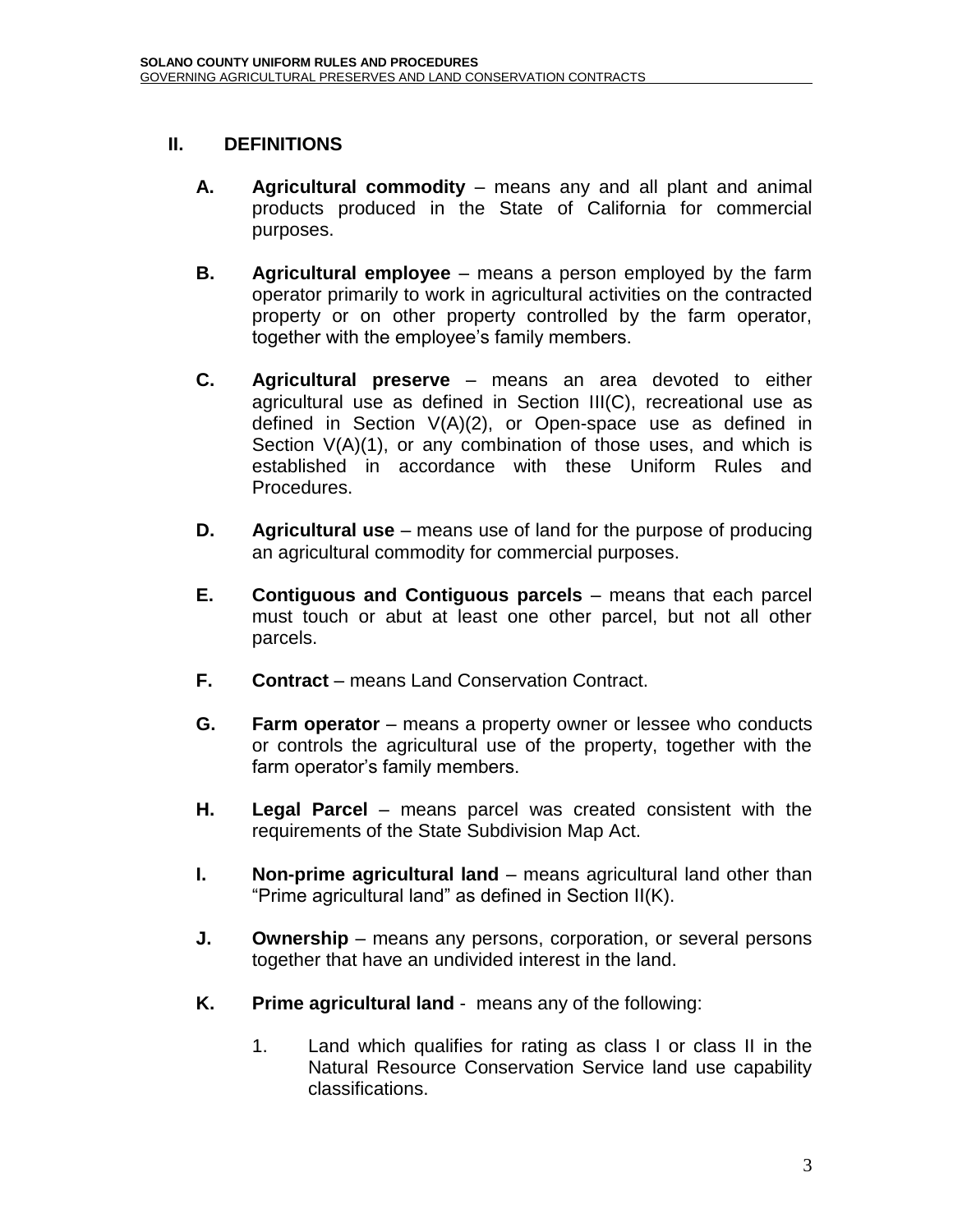- 2. Land which qualifies for rating 80 through 100 in the Storie Index Rating.
- 3. Land which supports livestock used for the production of food and fiber and which has an annual carrying capacity equivalent to at least one animal unit per acre as defined by the United States Department of Agriculture.
- 4. Land planted with fruit-or nut-bearing trees, vines, bushes or crops which have a nonbearing period of less than five years and which will normally return during the commercial bearing period on an annual basis from the production of unprocessed agricultural plan production not less than two hundred dollars (\$200) per acre.
- 5. Land which has returned from the production of unprocessed agricultural plant products an annual gross value of not less than two hundred dollars (\$200) per acre for three of the previous five years.
- **L. Property owner** includes stockholders in family corporations, beneficiaries of family trusts and estates, owners of undivided partial interests, and joint tenants.
- **M. Williamson Act** means California Land Conservation Act of 1965, codified in the California Government Code beginning at section 51200

#### **III. ELIGIBILITY REQUIREMENTS FOR PRESERVES AND FARMLAND CONSERVATION CONTRACTS FOR AGRICULTURAL USES**

#### **A. Applications**

- 1. Applications to establish or amend agricultural preserves and to enter into land conservation contracts shall be made by the owner of the affected property.
- 2. Applications to establish or amend agricultural preserves shall be made simultaneously with, and shall be deemed to be applications to enter into land conservation contracts within the area to be included in the agricultural preserve. Each land conservation contract shall be established by a separate application.
- 3. A single application to establish one land conservation contract consisting of two or more parcels may be made by a single applicant only if the applicant owns all the parcels and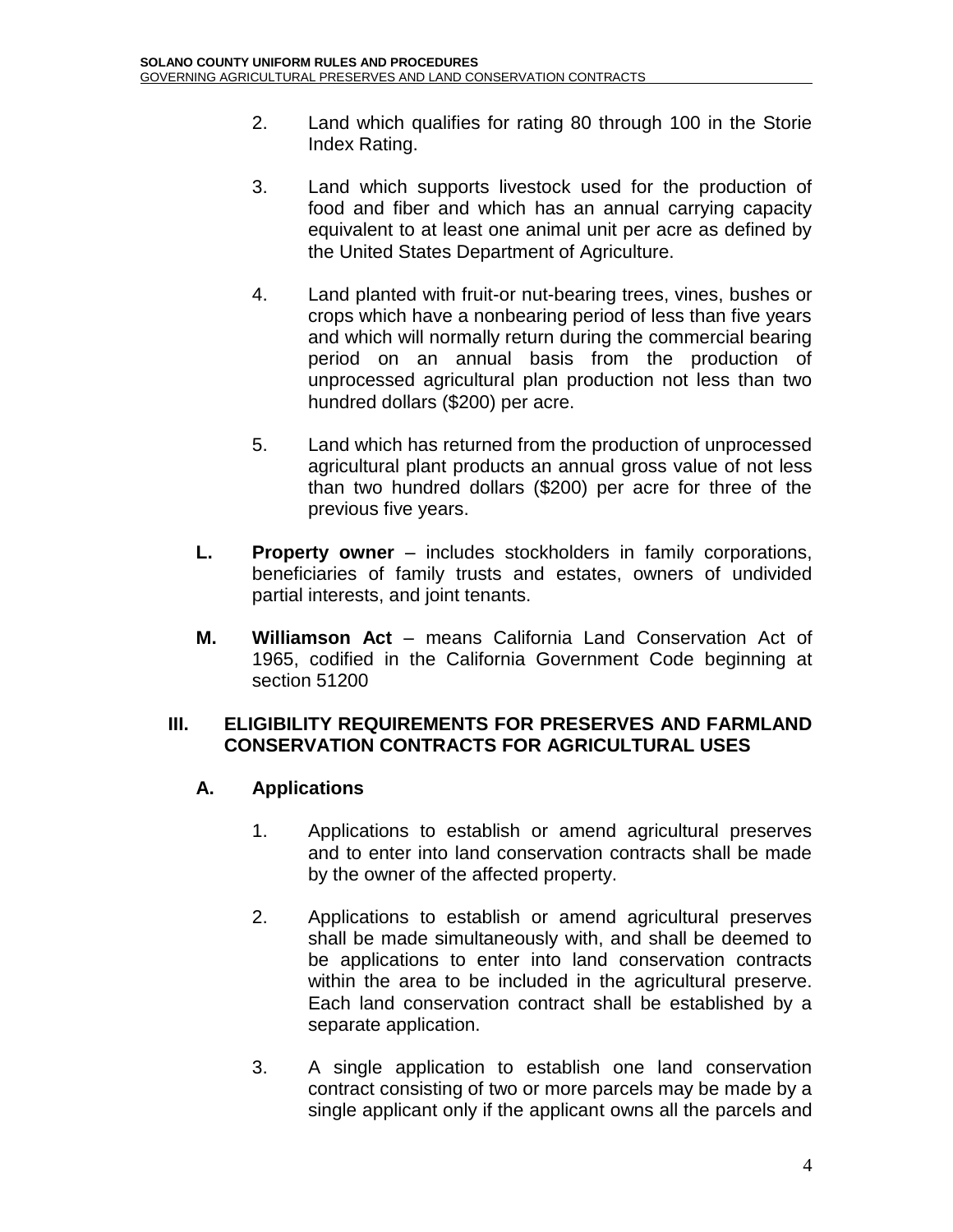all the parcels are contiguous. Contiguous parcels under different ownership require separate applications.

4. Any application for a lot line adjustment or land division of a parcel or parcels subject to a land conservation contract, that proposed to change the outer perimeter of the land subject to the contract, shall be accompanied by an application for a replacement contract. The replacement contract must comply with all requirements described in this section.

### **B. Agricultural Preserves**

#### 1. **General Requirements**

- a. Property must be eligible to enter into a land conservation contract at the time the property is established as, or annexed to, an agricultural preserve.
- b. Only whole, legally created parcels shall be established as, or annexed to, an agricultural preserve. For parcels that are not created by a recorded parcel or final map, or for which a Certificate of Compliance has not been recorded, an application for a Certificate of Compliance shall accompany the application for agricultural preserve.
- c. An application to establish, or annex to, an agricultural preserve shall be denied if an incompatible use exists on the land proposed for inclusion within the agricultural preserve.

#### 2. **Minimum Preserve Size**

- a. Agricultural preserves created or amended after January 1, 2006, shall consist of no less than 100 acres, except as provided in the next paragraph. Two or more parcels may be included within a single preserve if they are contiguous.
- b. Agricultural Preserves of less than 100 acres may be established if the Board of Supervisors finds that:
	- 1.) A smaller preserve is necessary due to the unique characteristics of the agricultural enterprises in the area;
	- 2.) Each parcel meets the minimum parcel size requirements for land conservation contracts; and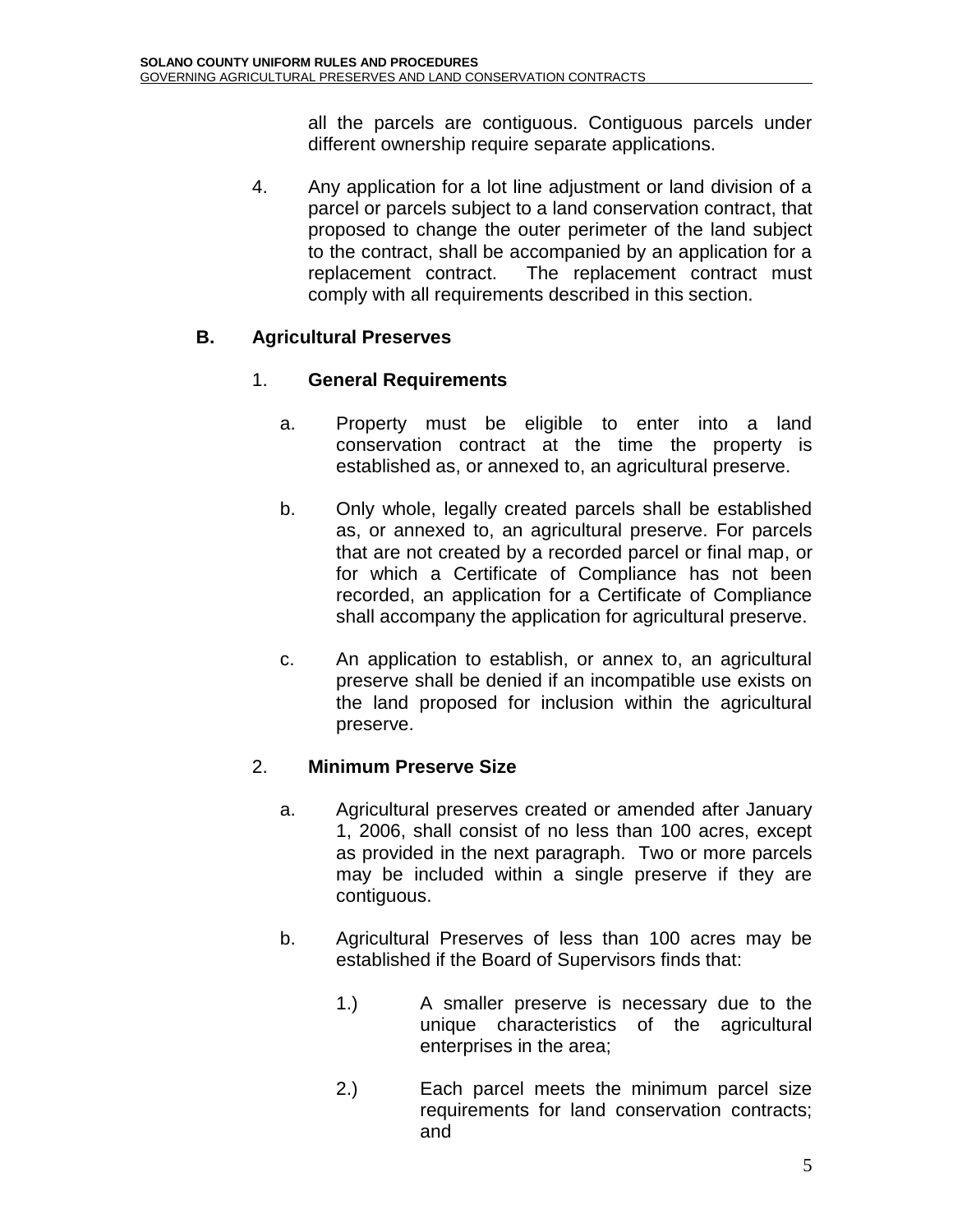3.) The proposed preserve is Prime agricultural land.

#### 3. **Amendments to Agricultural Preserves**

- a. Agricultural preserves may be amended and additional contiguous parcels which meet the minimum parcel size for land conservation contract may be annexed to the preserve, provided the parcels being added to the preserve meets the requirements of Section III(B)(1).
- b. Contiguous parcels that are less than the minimum parcels size for Land Conservation Contract may be annexed to an existing preserve provided that the parcel meets all other requirements of Section III(B)(1) and is merged with a parcel within the existing preserve through a lot line adjustment consistent with the requirements under Section VI or by parcel merger. The property owner under the existing preserve must agree to rescind the existing contract or contracts and simultaneously enter into a new contract or contracts consistent with the approved lot line adjustment or parcel merger.
- c. A non-contiguous parcel may be annexed to an existing agricultural preserve if the parcel is under the same ownership as one or more parcels within the preserve, meets the requirements under Section III.(B)(1) and (2), above, and is operated as a single agricultural enterprise together with those parcels under the same ownership within the preserve.
- d. Non-preserve islands surrounded by agriculture preserve lands may be considered as eligible when all of the island is to be included in the preserve and all other eligibility criteria other than parcel size is met.

#### **C. Land Conservation Contracts**

To be eligible to enter into a land conservation contract, amend an existing contract, and to maintain eligibility while under contract, the property must meet the requirements described in this subsection.

#### 1. **Commercial Agricultural Use**

a. The property must be in commercial agricultural use at the time of application for an agricultural preserve and land conservation contract and must be maintained in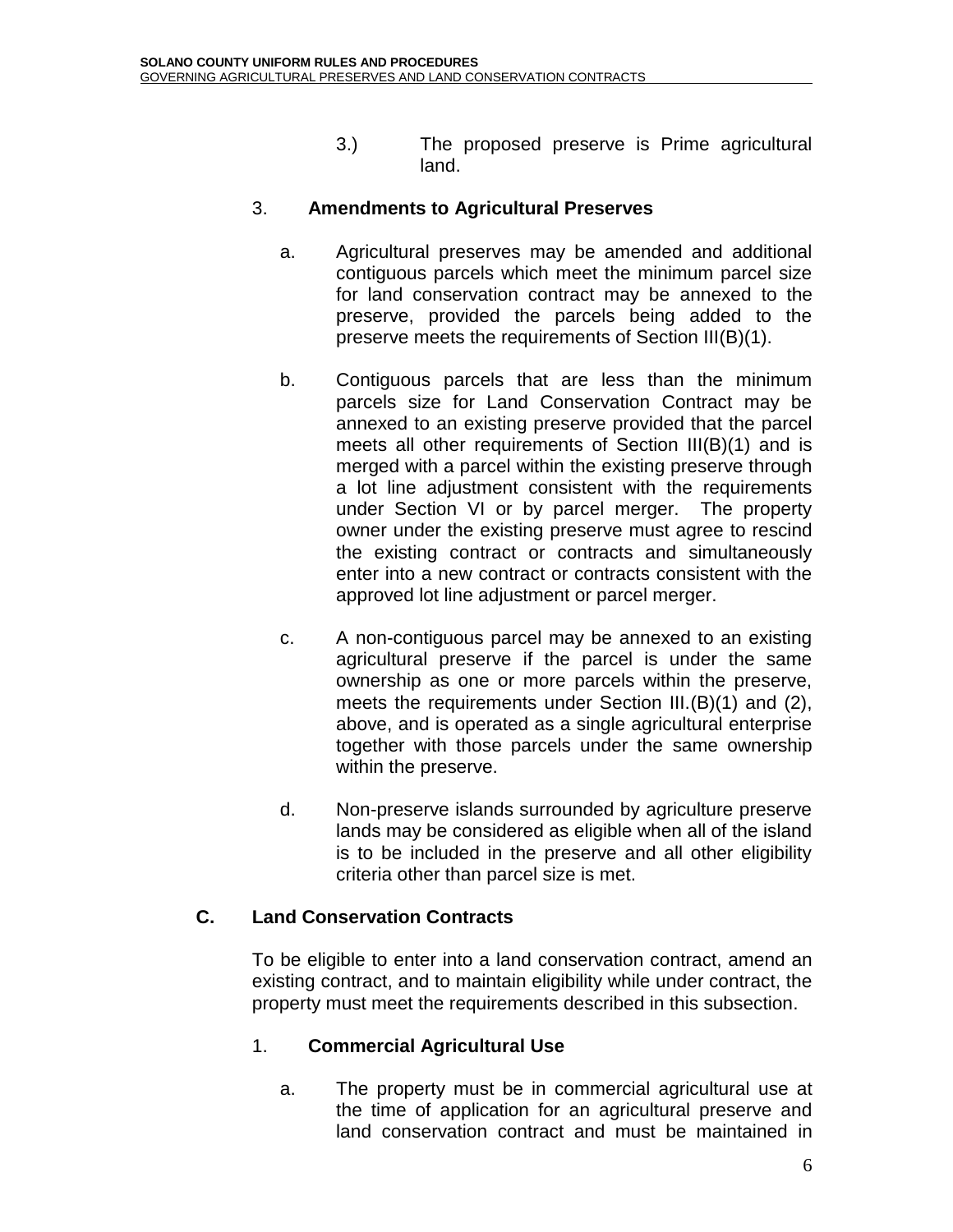commercial agricultural use during the life of the contract. Agricultural use is defined as "use of land for the purpose of producing an agricultural commodity for commercial purposes" (Gov. Code Section 51201(b)). Agricultural commodity is defined as "any and all plant and animal products produced in this state for commercial purposes" (Gov. Code Section 51201(a)).

- b. To determine whether a property is in commercial agricultural use, the County has set minimum production values based on annual Williamson Act surveys conducted by the Assessors/Recorders Office. The minimum production values by agricultural activities for the last five (5) years are presented in Appendix F. The production values will be updated on an annual basis based on information produced by the Assessors/Recorders Office.
- c. The County may request that a property owner provide evidence that the property is in commercial agricultural use by submitting documentation that the production value for the property meets or exceeds the minimum production value for 3 out of the last 5 years.

#### 2. **Compatible Land Uses**

- a. Compatible land uses includes any use designated as a compatible use by the Williamson Act and any permitted and compatible land use as set forth in Section IV of these rules.
- b. The establishment of any use other than an agricultural use or compatible use, as defined in the Williamson Act and Section IV, shall constitute a breach of contract.

#### 3. **General Plan Requirements**

The property must be designated on the Land Use Diagram of the Solano County General Plan under one of the following land use categories:

> **Agriculture** Watershed Marsh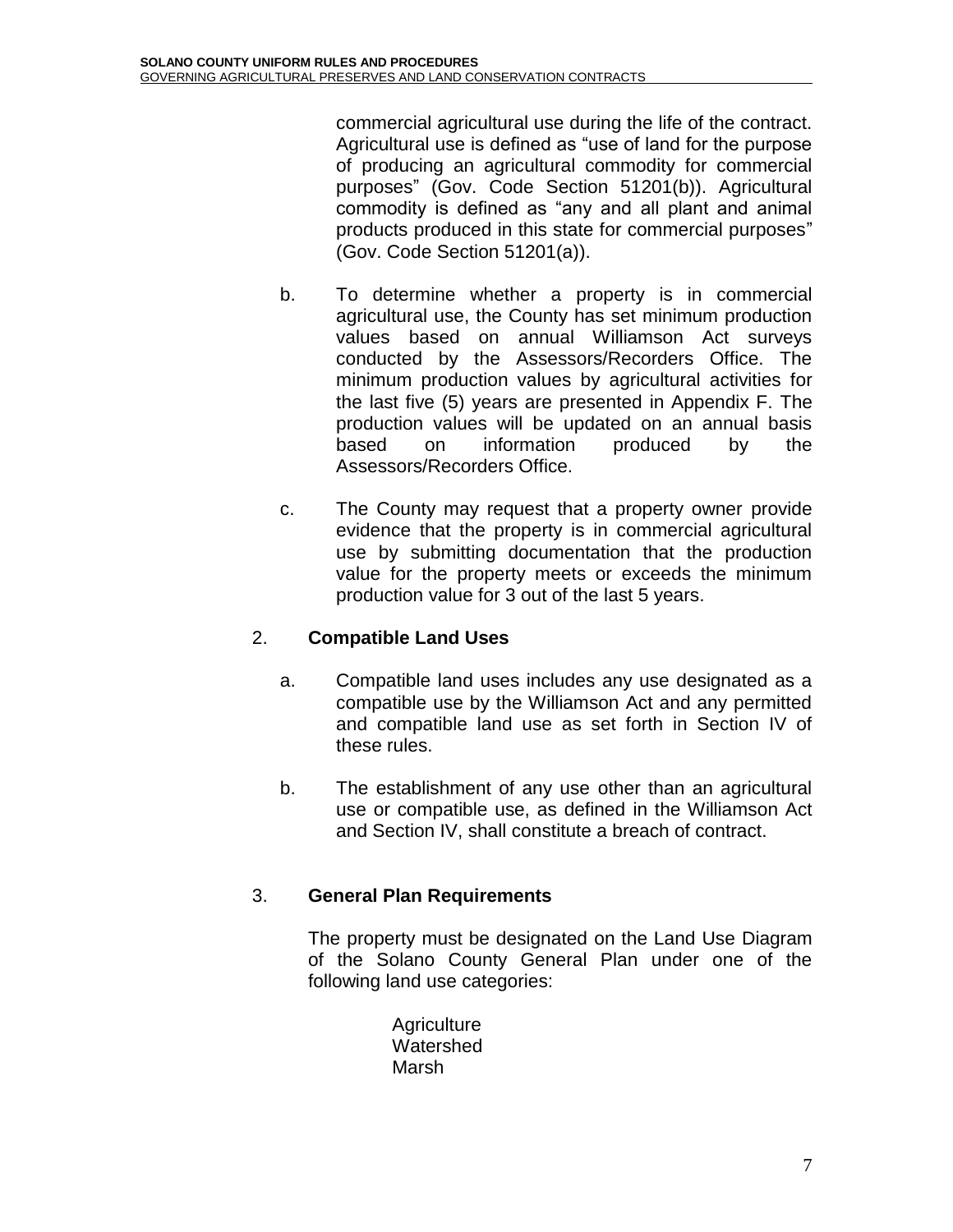#### 4. **Zoning Requirements**

a. The property must be within one of the following zoning districts and in full compliance with all regulations for that district as described in the Zoning Code (Chapter 28 of the Solano County Code):

> Exclusive Agriculture: A-20, A-40, A-80 and A-160 Limited Agriculture: AL-80 and AL-160 Watershed and Conservation: W Marsh Preservation: MP Suisun Valley Agriculture: A-SV-20

- b. If the property is not appropriately zoned, an agricultural preserve may be established contingent upon the parcel or parcels within the preserve being appropriately rezoned consistent with the Solano County General Plan. An application for such rezoning must be filed by the property owner within thirty (30) days of such action. The establishment of the preserve shall be effective upon completion of the rezoning, and the land conservation contract may then be executed and recorded.
- c. The establishment of an agricultural preserve and entry into a land conservation contract does not eliminate the requirement that the owner of the property comply with all other applicable zoning, land use laws, and regulations of Solano County.

#### 5. **Minimum Parcel Size**

- a. Only whole, legally created parcels shall be accepted under a land conservation contract.
- b. For parcels of land defined as Nonprime Land, the minimum parcel size within a land conservation contract is 40 acres.
- c. For parcels of land defined as Prime Land, the minimum parcel size within a land conservation contract is 10 acres.
- d. Existing prime and nonprime land conservation contracts established prior to January 1, 2006, which do not meet these whole-parcel or minimum parcel size requirements shall continue to be eligible for preserve and contract status provided that no changes are made to the contract boundaries.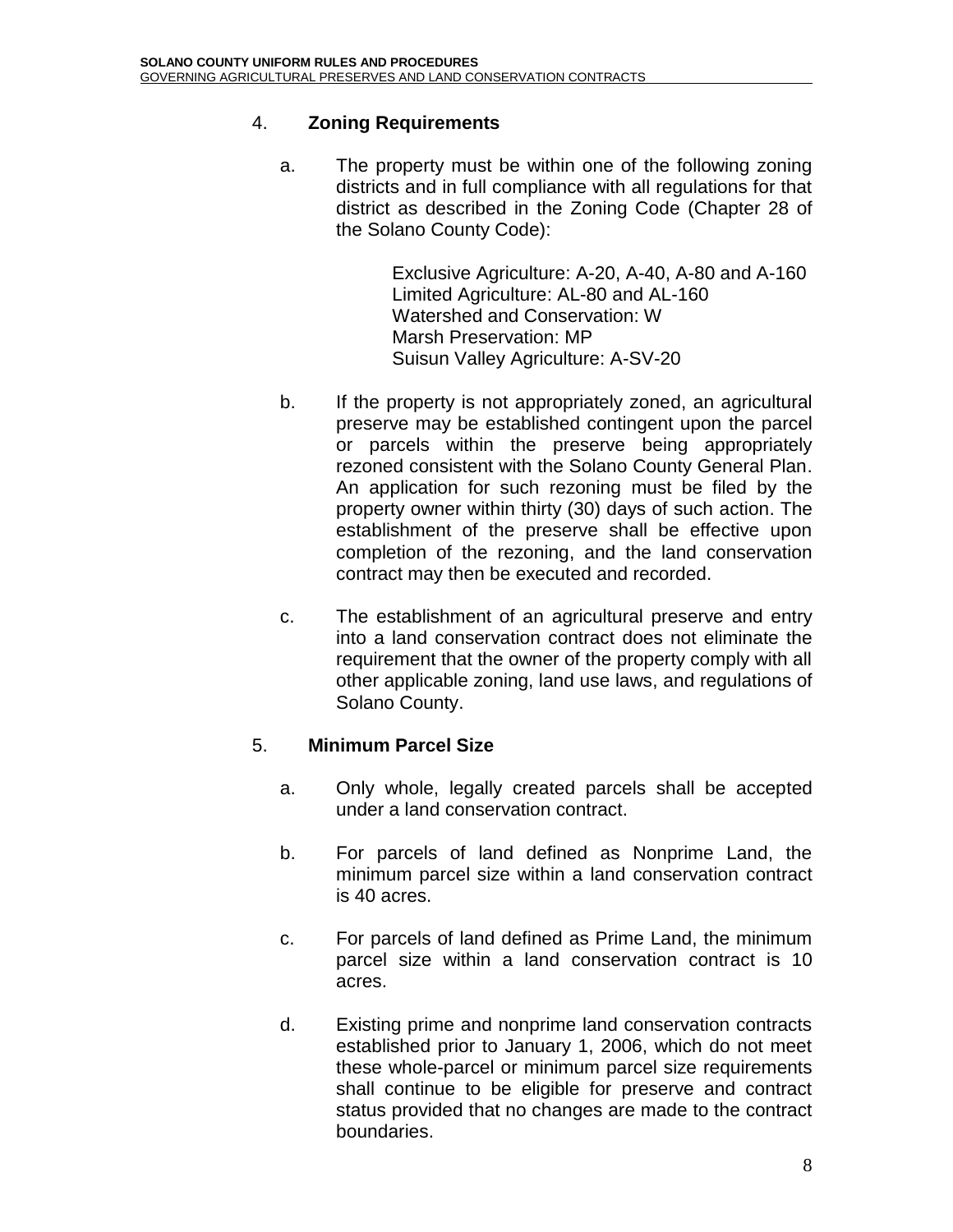### **D. Binding Effect of Land Conservation Contracts**

Land conservation contracts shall run with the land and are binding upon any heir, successor, lessee, or assignee.

#### **IV. PERMITTED AND COMPATIBLE LAND USES FOR ALL PRESERVES FOR AGRICULTURAL USE**

Land within an agricultural preserve for agricultural purposes shall be maintained in commercial agricultural use subject to the permitted and compatible use requirements under this Section. Lands subject to an agricultural preserve for open space or recreational purposes shall be subject to the permitted and compatible use requirements set forth in Section V, below.

### **A. Principles of Compatibility**

- **1.** Non-agricultural uses on contracted lands shall be consistent with all of the following principals of compatibility, as set forth under Section 51238.1(a) of the Government Code:
	- a. The use will not significantly compromise the long-term productive agricultural capability of the subject contracted parcel or parcels or on other contracted lands in agricultural preserves.
	- b. The use will not significantly displace or impair current or reasonably foreseeable agricultural operations on the subject contracted parcel or parcels or on other contracted lands in agricultural preserves. Uses that significantly displace agricultural operations on the subject contracted parcel or parcels may be deemed compatible if they relate directly to the production of commercial agricultural products on the subject contracted parcel or parcels or neighboring lands, including activities such as harvesting, processing, or shipping.
	- c. The use will not result in the significant removal of adjacent contracted land from agricultural or open-space use. In evaluating compatibility, the Board of Supervisors shall consider the impacts on noncontracted lands in the agricultural preserve or preserves.
- **2.** Compatible uses that are permitted subject to a conditional use permit on prime land shall be subject to conditions or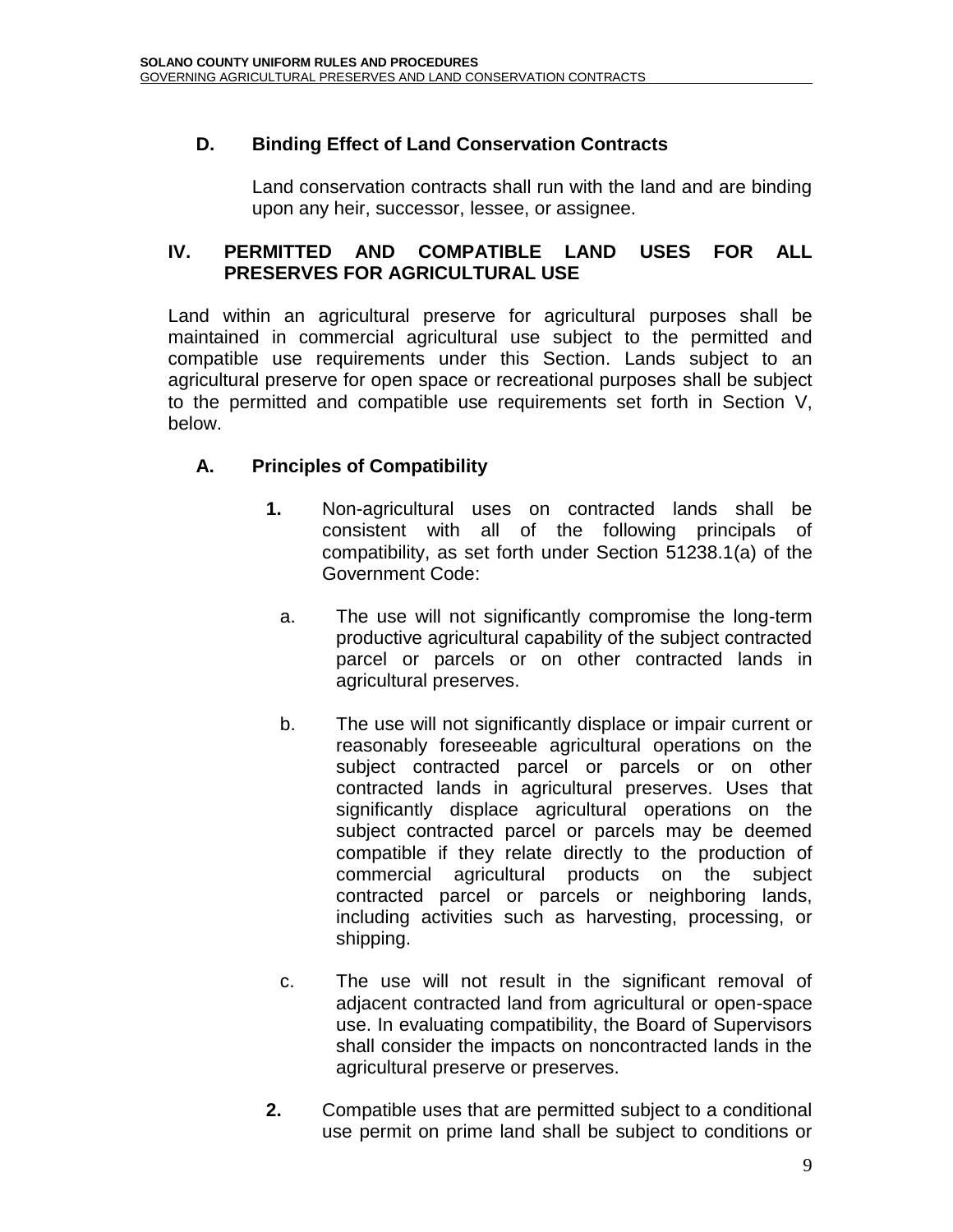mitigation requirements such that the conditional uses conform to the principles of compatibility set forth in Section IV.A.1 above.

- **3.** Compatible uses that are permitted subject to a conditional use permit on nonprime land may be approved based on findings demonstrating the following, as provided under Section 51238.1(c) of the Government Code:
	- a. Conditions have been required for, or incorporated into, the use that mitigate or avoid those onsite and offsite impacts so as to make the use consistent with the principles set forth in Section IV(A)(1) above to the greatest extent possible while maintaining the purpose of the use.
	- b. The productive capability of the subject land has been considered as well as the extent to which the use may displace or impair agricultural operations.
	- c. The use is consistent with the purposes of the Agricultural Preserve Program to preserve agricultural and open-space land or supports the continuation of agricultural uses, as defined in these rules, or the use or conservation of natural resources, on the subject parcel or on other parcels in the agricultural preserve.
	- d. The use does not include a residential subdivision.

### **B. Additional Compatibility Criteria**

- **1.** A compatible use must be secondary to the primary use of the land for commercial agricultural purposes. A use is considered secondary when it is required for or is part of the agricultural use.
- **2.** A use is incompatible if it increases the temporary or permanent human population on the subject property and that increase population could hinder or impair agricultural operations on the subject property and/or other agricultural lands in the vicinity.
- **3.** Housing for agricultural laborers is a compatible use and the State Legislature has declared that such use of agricultural land is in the public interest.
- **4.** A use is incompatible if it will encourage the premature conversion of agricultural land to non-agricultural uses.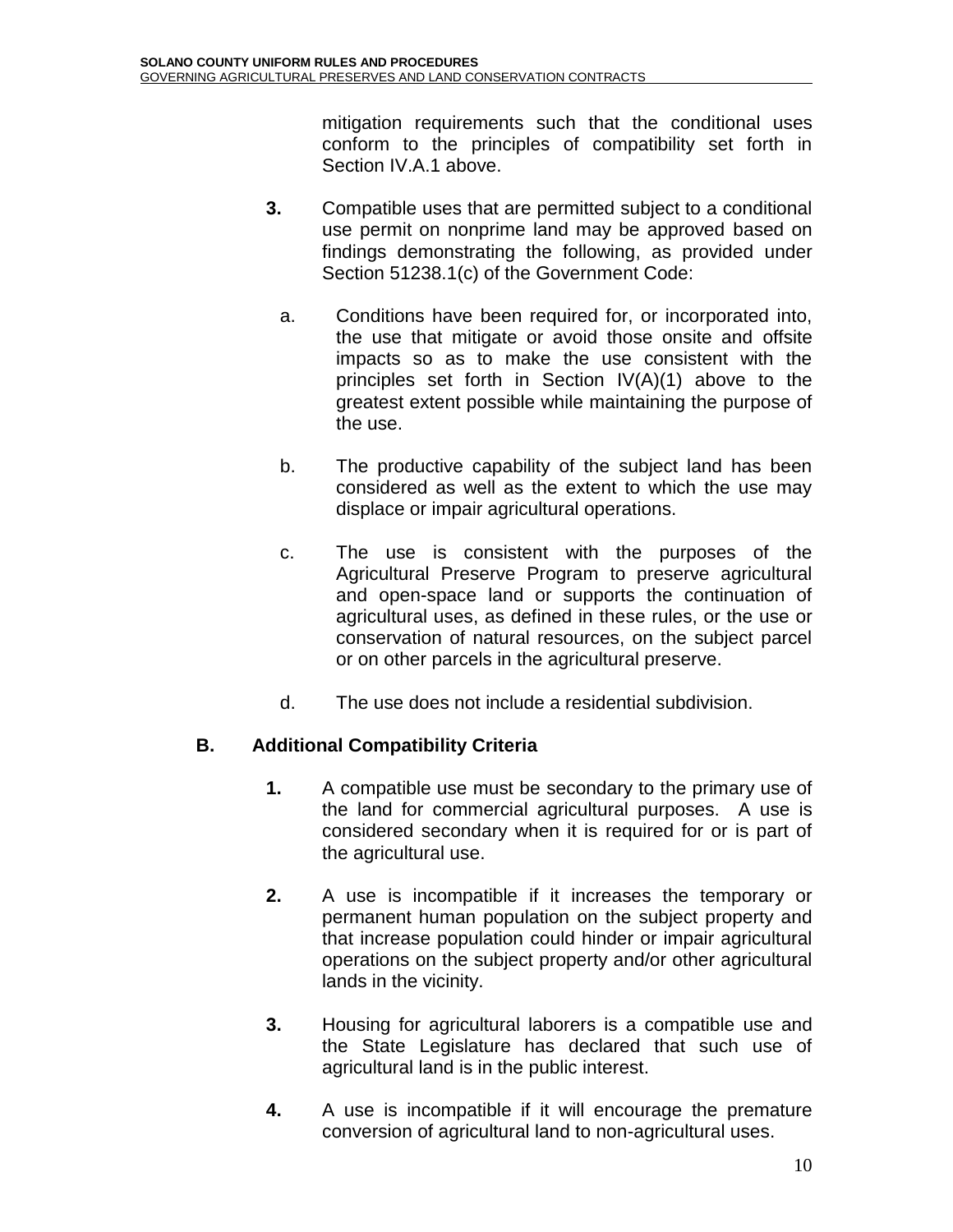- **5.** A residential use identified in Section IV(C) shall be presumed not to be a residential subdivision if established on a parcel that complies with the minimum parcel size required under the applicable zoning district.
- **6.** Public horse boarding or breeding stables (including arenas for training and shows as ancillary uses), and kennels are compatible uses on nonprime land if the total area of the horse or kennel operation, and related facilities (including parking, landscaping, driveways, or other disturbed area), does not exceed 3% of the area of the legal parcel or 5 acres, whichever is less, and; the facility must be managed by the resident farm operator.

### **C. Residential Uses Incidental to Agricultural Use**

Providing housing opportunities on lands under agricultural preserve in order to accommodate farm operators, their families, and their agricultural employees is consistent with the primary purpose of the Williamson Act to maintain agricultural land in commercial agricultural use. These rules allow for limited residential opportunities on contracted land, provided that the use does not conflict with the agricultural operations. The residential uses permitted on contracted land are more restrictive than authorized by the underlying zoning district.

The following residential uses are considered incidental to the commercial agricultural use of the land when it provides housing opportunities as follows:

- **1.** Principal Dwelling a single-family dwelling providing housing for the farm operator or agricultural employee.
- **2.** Secondary Dwelling– a second single-family dwelling on the same parcel as the principal dwelling that provides housing for the farm operator or agricultural employee.
- **3.** Agricultural Employee Housing temporary manufactured dwelling unit on parcels of 20 acres or more. Provides housing for an agricultural employee(s).
- **4.** Temporary Single Family Dwelling temporary manufactured dwelling allowed when the principal or secondary dwelling is under construction. Provides temporary housing for the farm operator or agricultural employee.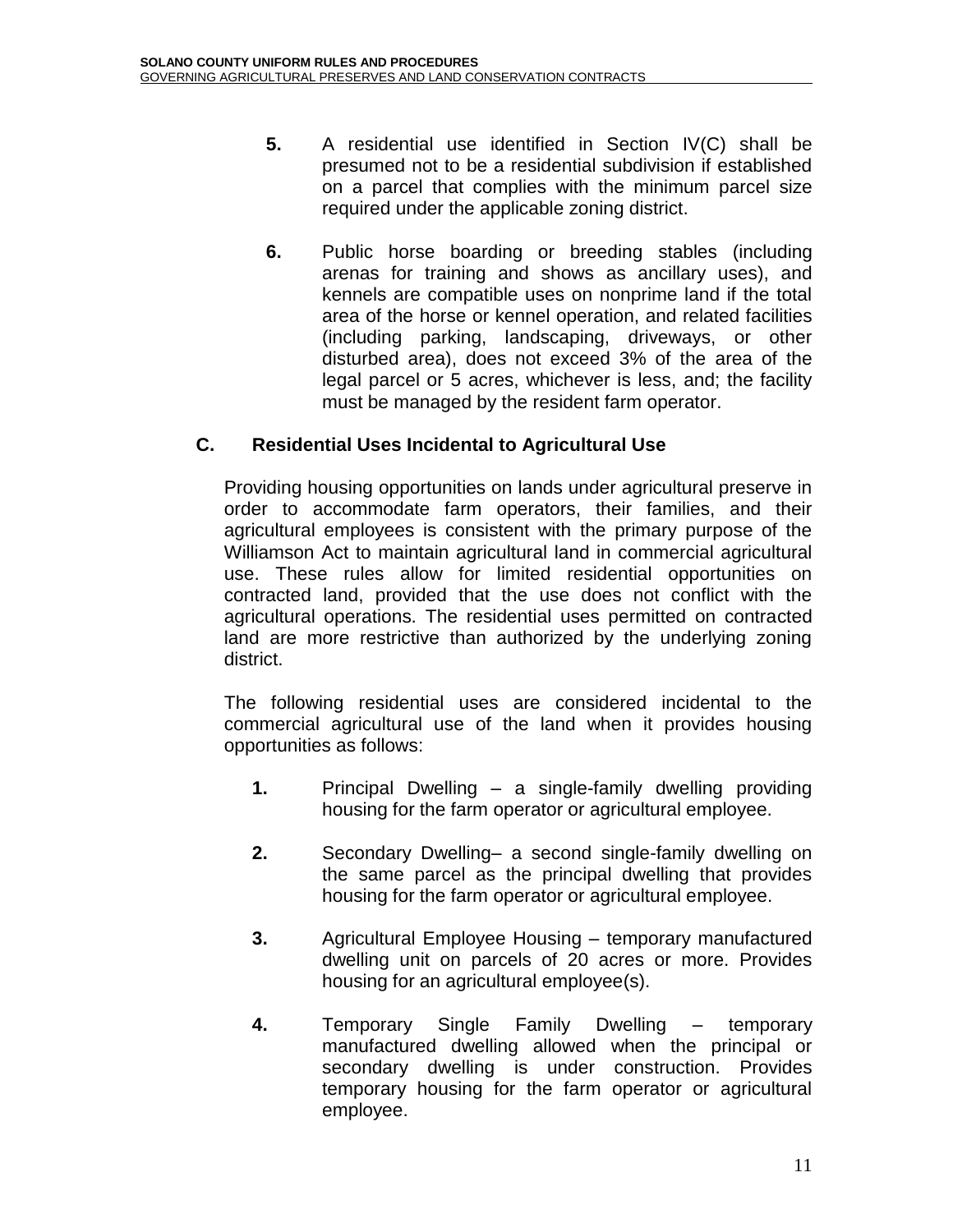#### **D. Determination of Compatible Use**

A property owner may request a determination of compatibility by the Planning Commission upon written request based on new and sufficient evidence of a use's compatibility with the purposes and intent of the Williamson Act based on the compatibility criteria set forth in subsections A and B above and that the use is incidental to the commercial agricultural use of the property. The Planning Commission may seek advice from the Department of Conservation as part of its review.

#### **E. Permitted and Compatible Land Use Table**

Table A identifies agricultural uses and uses determined by the Solano County Board of Supervisors to be compatible with agriculture for lands within agricultural preserve. It should be noted that in some cases, the permitted and compatible uses are more restrictive than the uses allowed and permitted under the applicable zoning district.

#### **V. ELIGIBILITY REQUIREMENTS AND PERMITTED AND COMPATIBLE USES FOR PRESERVES FOR OPEN SPACE AND RECREATIONAL USES**

- **A.** The California Land Conservation Act of 1965 provides that agricultural preserves may be established that consist of land devoted to open-space or recreation uses which are defined as follows:
	- **1. Open-Space use** is the use or maintenance of land in such a manner as to preserve its natural characteristics, beauty, or openness for the benefit and enjoyment of the public, to provide essential habitat for wildlife, or for the solar evaporation of sea water in the course of salt production for commercial purposes, if such land is within one of the following defined areas:
		- a. A "scenic highway corridor" which is an area adjacent to, and within view of, the right-of-way of: (a) an existing or proposed state scenic highway in the state scenic highway system established by the State legislature pursuant to Streets and Highways Code Sections 260 et seq. and which has been officially designated by the State Department of Transportation as an official state scenic highway, or (b) a county scenic highway established pursuant to Streets and Highways Code Sections 260 et seq. if it is included in the adopted county general plan, adopted specific plan for the county, and specific proposals for implementing the plan, including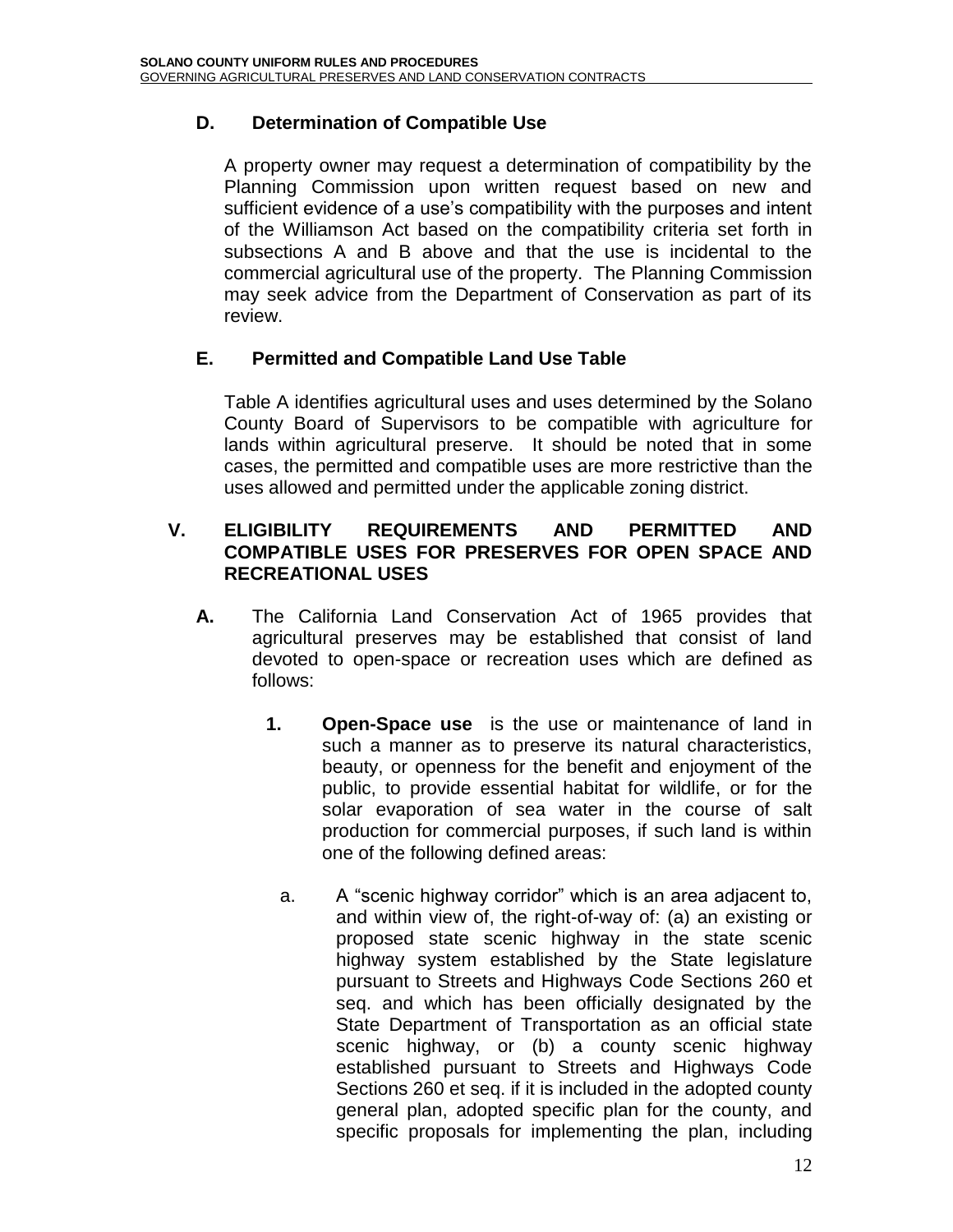regulation of land use, have been approved by the Advisory Committee on a Master Plan for Scenic Highways, and the county highway has been officially designated by the State Department of Transportation as an official county scenic highway.

- b. A "wildlife habitat area" which is a land or water area designated by the Board of Supervisors, after consulting with and considering the recommendation of the State Department of Fish and Game, as an area of great importance for the protection or enhancement of the wildlife resources of the state.
- c. A "saltpond," which is an area which, for at least three consecutive years immediately prior to being placed within an agricultural preserve, has been used for the solar evaporation of sea water in the course of salt production for commercial purposes.
- d. A "managed wetland area," which may be an area diked off from the ocean or any bay, river, or stream to which water is occasionally admitted, and which, for at least three consecutive years immediately prior to being placed within an agricultural preserve was used and maintained as a waterfowl hunting preserve or game refuge or for agricultural purposes.
- e. A "submerged area," which is any land determined by the Board of Supervisors to be submerged or subject to tidal action and found by the Board to be of great values to the state as open space.
- **2. Recreational Use** is the use of land in its agricultural or natural state by the public with or without charge, for walking, hiking, picnicking, camping, swimming, boating, fishing, hunting, or other outdoor games or sports for which facilities are provided for public participation. Any fee charged for any of these recreational uses of land shall be reasonable amount and shall not have the effect of unduly limiting its use by the public. Any ancillary structures necessary for recreational use shall comply with the provisions of Section IV(A)(1) above.

### **B. Eligibility Standards**

**1.** Except for the General Plan Requirements and Zoning Requirements as provided under this section, all other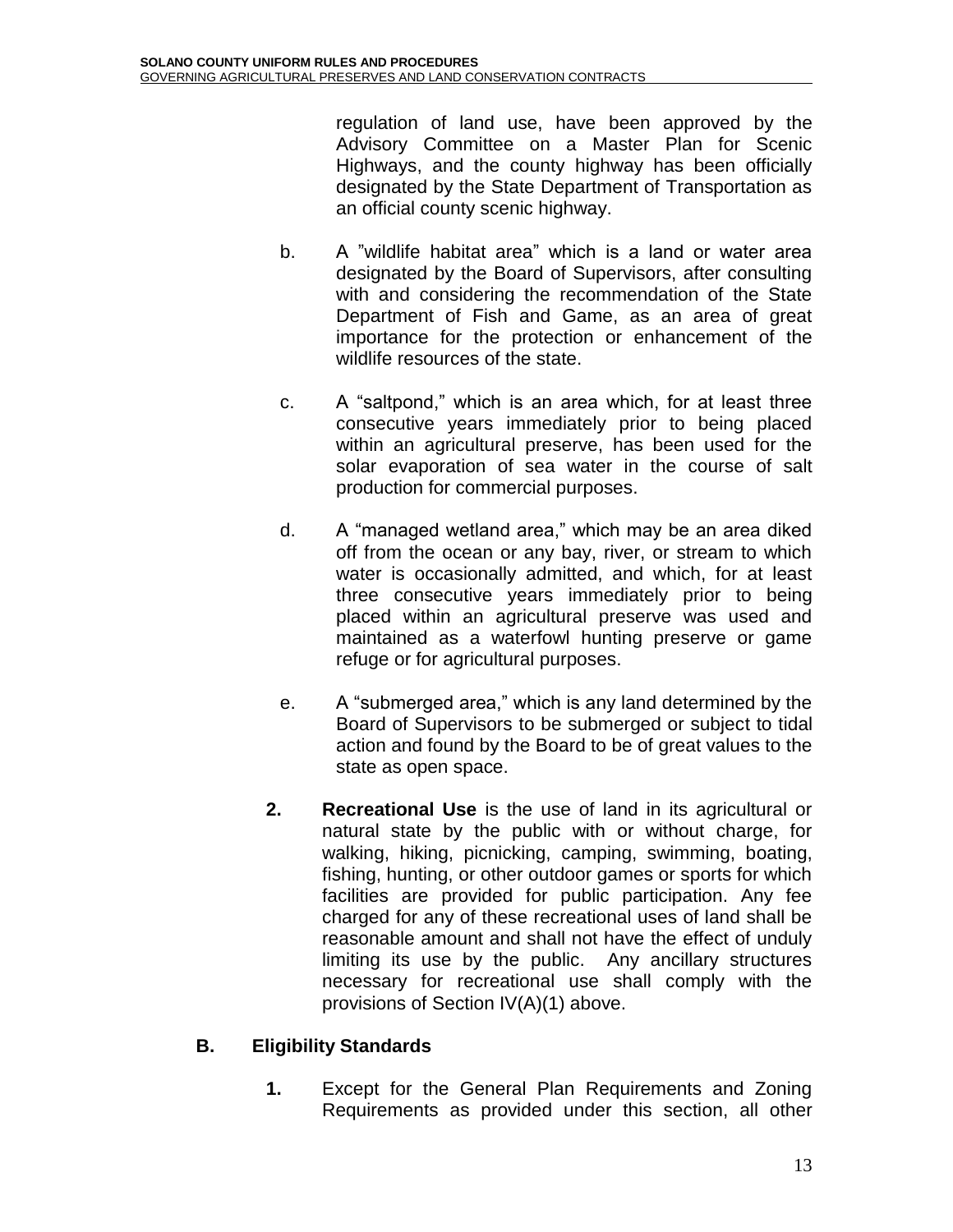eligibility standards set forth in Section III above shall apply to preserves for open space and recreational use.

#### **2.** General Plan Requirements

The property must be designated on the Land Use and Circulation Map of the Solano County General Plan under one of the following land use categories:

> **Watershed** Marsh

#### **3.** Zoning Requirements

The property must be zoned under the Zoning Code (Chapter 28 of the Solano County Code) under one of the following zoning districts:

> Watershed and Conservation Marsh Preservation

#### **C. Permitted and Compatible land uses**

Permitted and compatible uses for lands within preserves established for open-space or recreational uses shall be established at the time of considering an application to establish the preserve, based on the compatibility principles and criteria described in Section IV and the uses authorized by the applicable zoning district regulations.

#### **VI. LOT LINE ADJUSTMENTS**

- **A.** In addition to all other requirements applicable to lot line adjustments, a lot line adjustment involving one or more parcels under land conservation contract shall not be approved unless the Planning Commission or Board of Supervisors makes the following findings, as required by Gov. Code Section 51257(a):
	- **1.** The lot line adjustment complies with all of the findings and requirements for lot line adjustments as set forth in Chapter 26, Article IV of the Solano County Code.
	- **2.** The new contract or contracts would enforceably restrict the adjusted boundaries of the parcel for an initial term for at least as long as the unexpired term of the rescinded contract or contracts, but for not less than 10 years.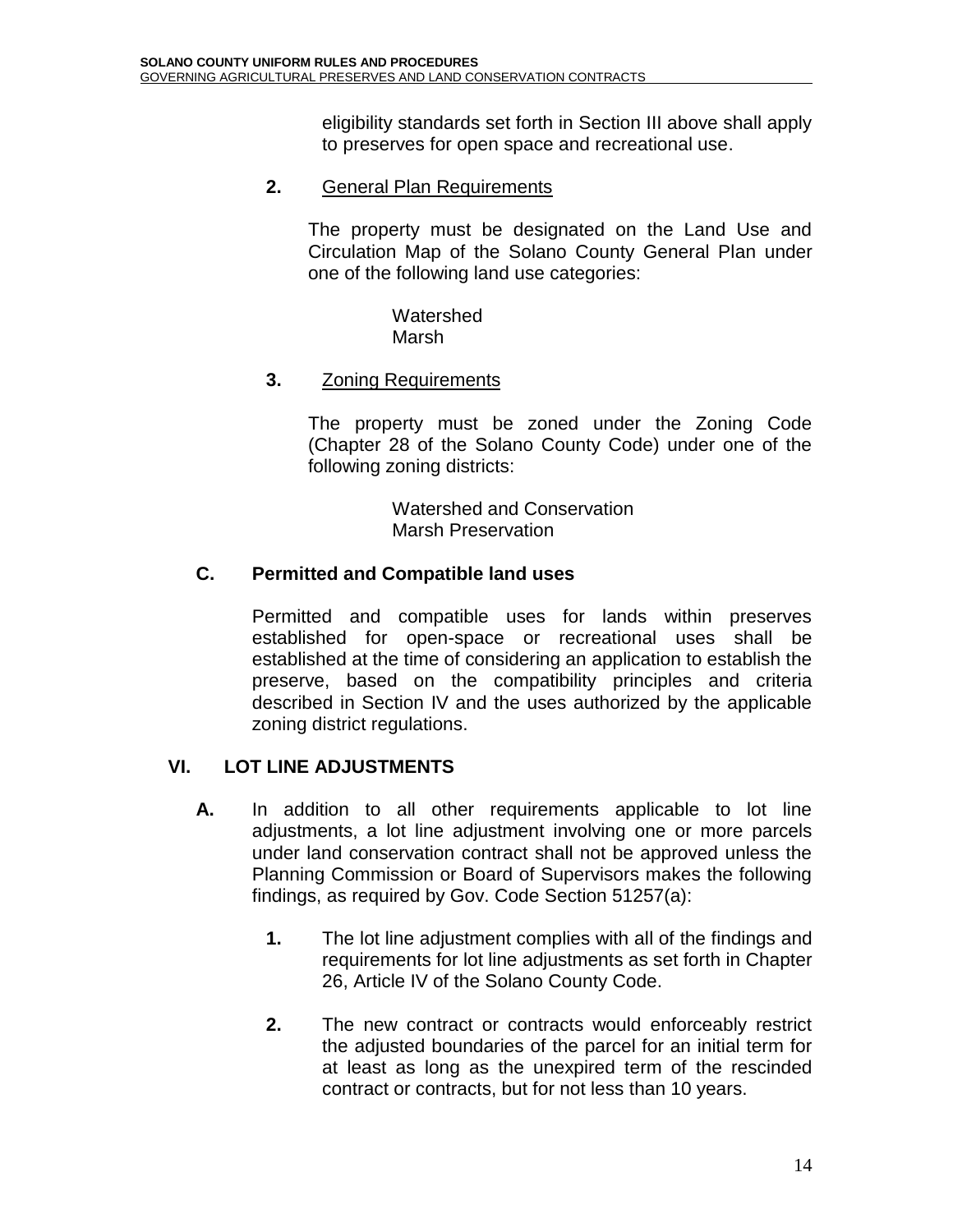- **3.** There is no net decrease in the amount of the acreage restricted. In cases where two parcels involved in a lot line adjustment are both subject to contracts rescinded pursuant to this section, this finding will be satisfied if the aggregate acreage of the land restricted by the new contracts is at least as great as the aggregate acreage restricted by the rescinded contracts.
- **4.** At least 90 percent of the land under the former contract or contracts remains under the new contract or contracts.
- **5.** After the lot line adjustment, the parcels of the land subject to contract will be large enough to sustain their agricultural use.
- **6.** The lot line adjustment would not compromise the longterm agricultural productivity of the parcel or other agricultural lands subject to a contract or contracts.
- **7.** The lot line adjustment is not likely to result in the removal of adjacent land from agricultural use.
- **8.** The lot line adjustment does not result in a greater number of developable parcels than existed prior to the adjustment, or an adjusted lot that is inconsistent with the Solano County General Plan.
- **B.** A lot line adjustment involving parcels under more than one land conservation contract, or which would alter the outer perimeter of the land subject to contract, shall be heard by the Board of Supervisors and may be approved only if the landowner(s) and County mutually agree to rescind the contracts and simultaneously enter into a replacement contract or contracts pursuant to these rules
- **C.** A lot line adjustment involving parcels under a single land conservation contract and which would not alter the outer perimeter of the land subject to that contract shall be heard by the Planning Commission. Because the contract runs with the land and applies to the newly-configured parcels, no replacement contract is required.
- **D.** The lot line adjustment shall not result in a parcel under contract that is less than 10 acres for Prime land or less than 40 acres for Nonprime land.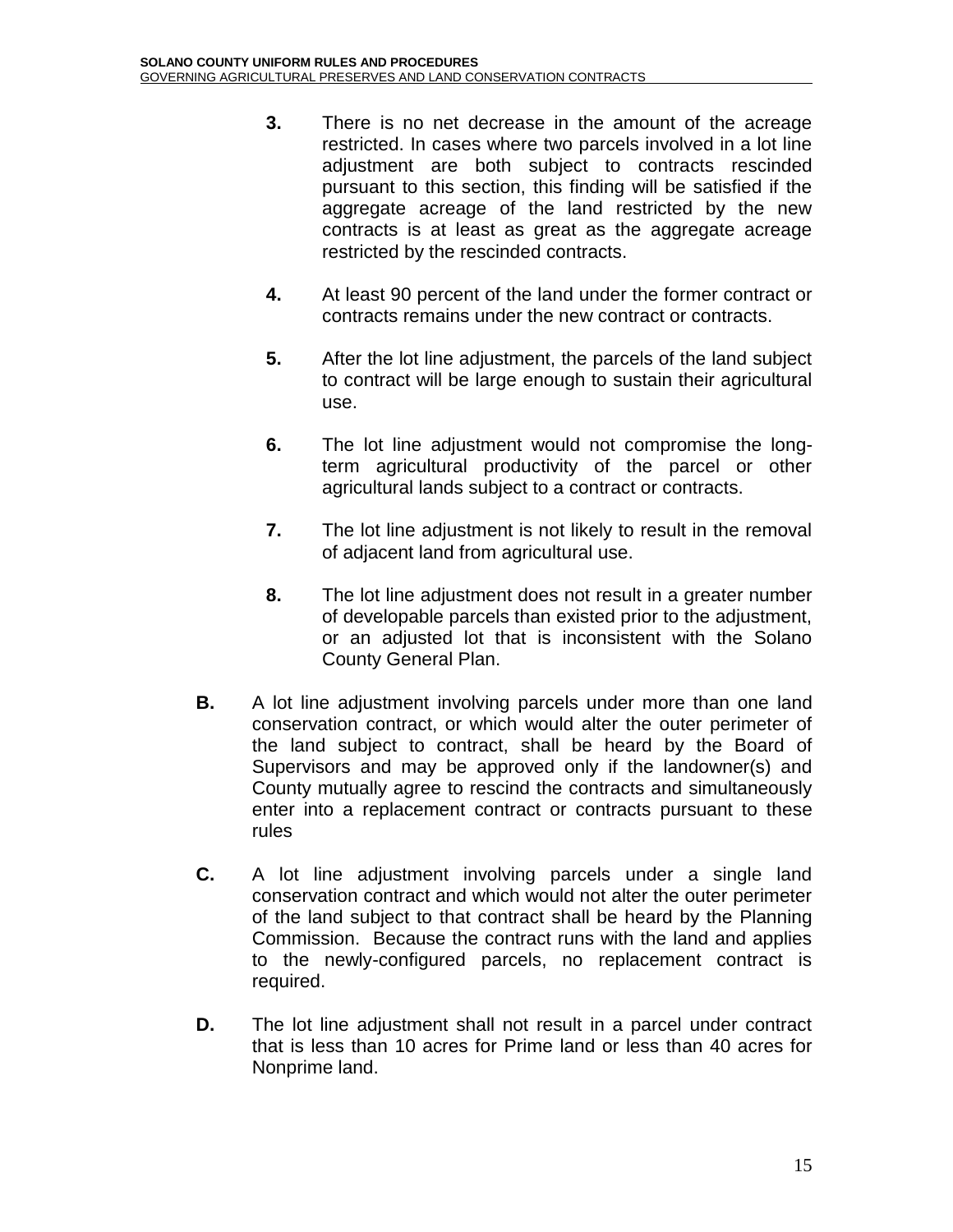- **E.** If a replacement contract is required, the replacement contract shall be recorded simultaneously with the Certification of Compliance for the lot line adjustment.
- **F.** A lot line adjustment shall not be approved if notice of nonrenewal has been filed on any parcel involved in the lot line adjustment.

### **VII. SUBDIVISIONS**

- **A.** Land subject to a land conservation contract shall not be subdivided unless all parcels created by the subdivision will comply with the following minimum size requirements:
	- **1.** Except for parcels zoned A-SV-20, the minimum parcel size for new parcels created within preserves established prior to December 27, 1977, is 41 acres.
	- **2.** Except for parcels zoned A-SV-20, the minimum parcel size for new parcels created within preserves established or amended on or after December 27, 1977, is 80 acres.
	- **3.** For parcels zoned A-SV-20, the minimum parcels size for new parcels created within preserves is 20 acres.
- **B.** In addition to all other requirements applicable to subdivisions, a subdivision involving one or more parcels under land conservation contract shall not be approved unless the Board of Supervisors makes the findings required by Gov. Code Section 66474.4(a). These Rules and Procedures may be used to support the required findings, as follows:
	- **1.** The requirement that resulting parcels be large enough to support their agricultural use, using the presumption described in Gov. Code Section 51222, is satisfied by the requirement in Section VII(A) that resulting parcels be at least 20, 41 or 80 acres; and
	- **2.** The requirement that the subdivision will not result in residential development not incidental to the commercial agricultural use of the land is satisfied by the presumption described in Section IV(B)(5).
- **C.** Subdivisions that alter the outer perimeter of land subject to a land conservation contract shall only be approved only if the landowner(s) and County mutually agree to rescind the contract or contracts and simultaneously enter into a replacement contract or contracts pursuant to these rules.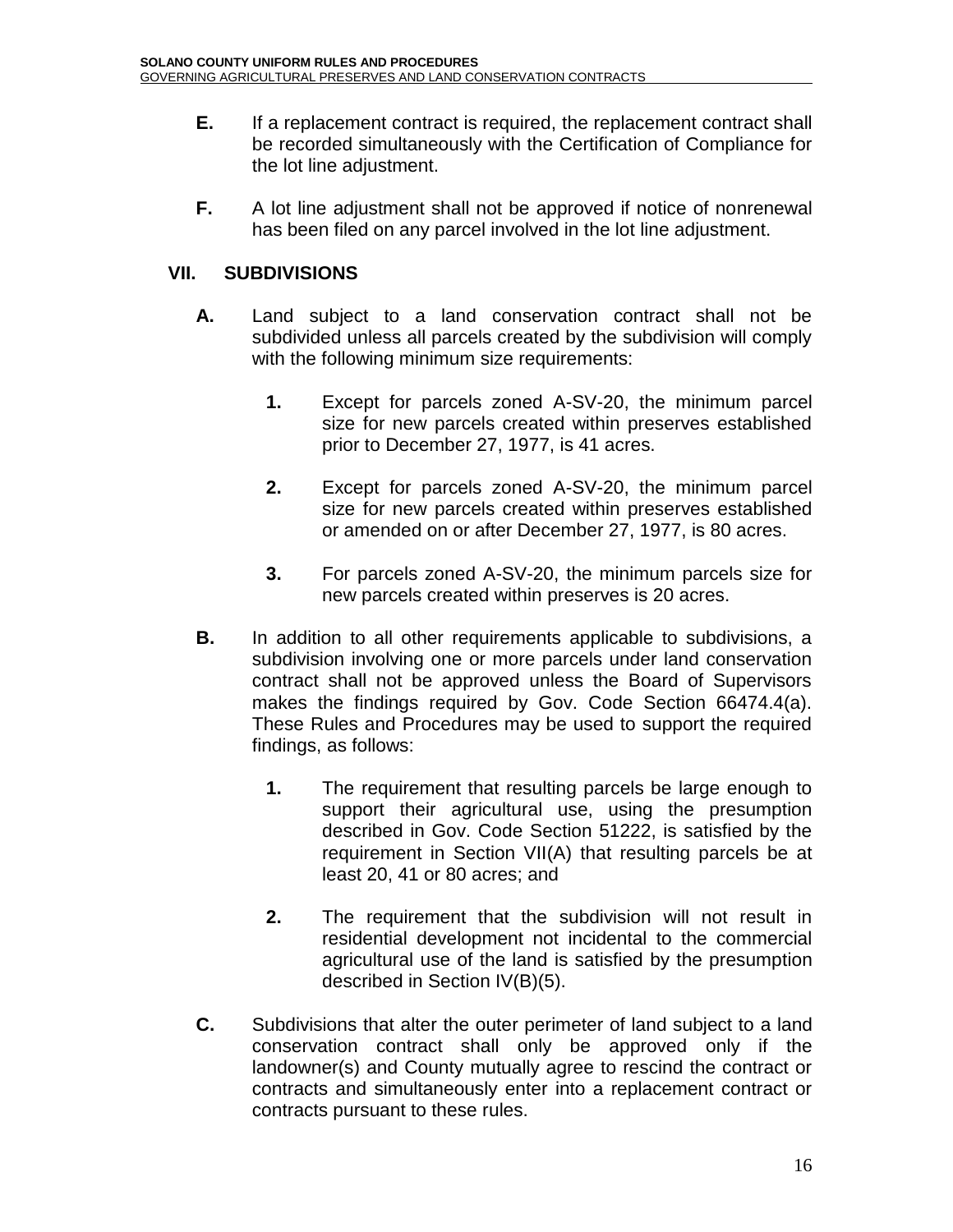- **D.** The subdivision approval shall require that the replacement contract or contracts be approved prior to, and recorded simultaneously with, the parcel map or final map.
- **E.** Acquisition of land within a preserve by a public agency is not a subdivision of land for purposes of these Rules and Procedures, and the minimum parcel size requirements described in Section VII(A) shall not apply either to the land acquired by the public agency or to the remainder parcel.

### **VIII. APPLICATION PROCEDURES**

- **A. Agricultural Preserves and Land Conservation Contracts 1.** Appendix A
- **B. Notice of Non-renewal**
	- **1.** Appendix B
- **C. Cancellation**
	- **1.** Appendix C
- **D. Building Permits**
	- **1.** Appendix D

#### **IX. Monitoring Procedures for Land Conservation Contracts**

- A. To insure compliance with the requirements to maintain the property in commercial agricultural use, the property owner shall maintain records of annual productive acreage and its production value to demonstrate continued eligibility, and shall provide this information to the County upon request.
- B. The Assessor/Recorders Office mails annual surveys on agricultural production to property owners with lands under a Land Conservation Contract. Property owners shall return Assessor's requests for information by the due date noted on the survey. Failure to return complete information will require the Assessor to estimate agricultural production, income and expenses for the parcels.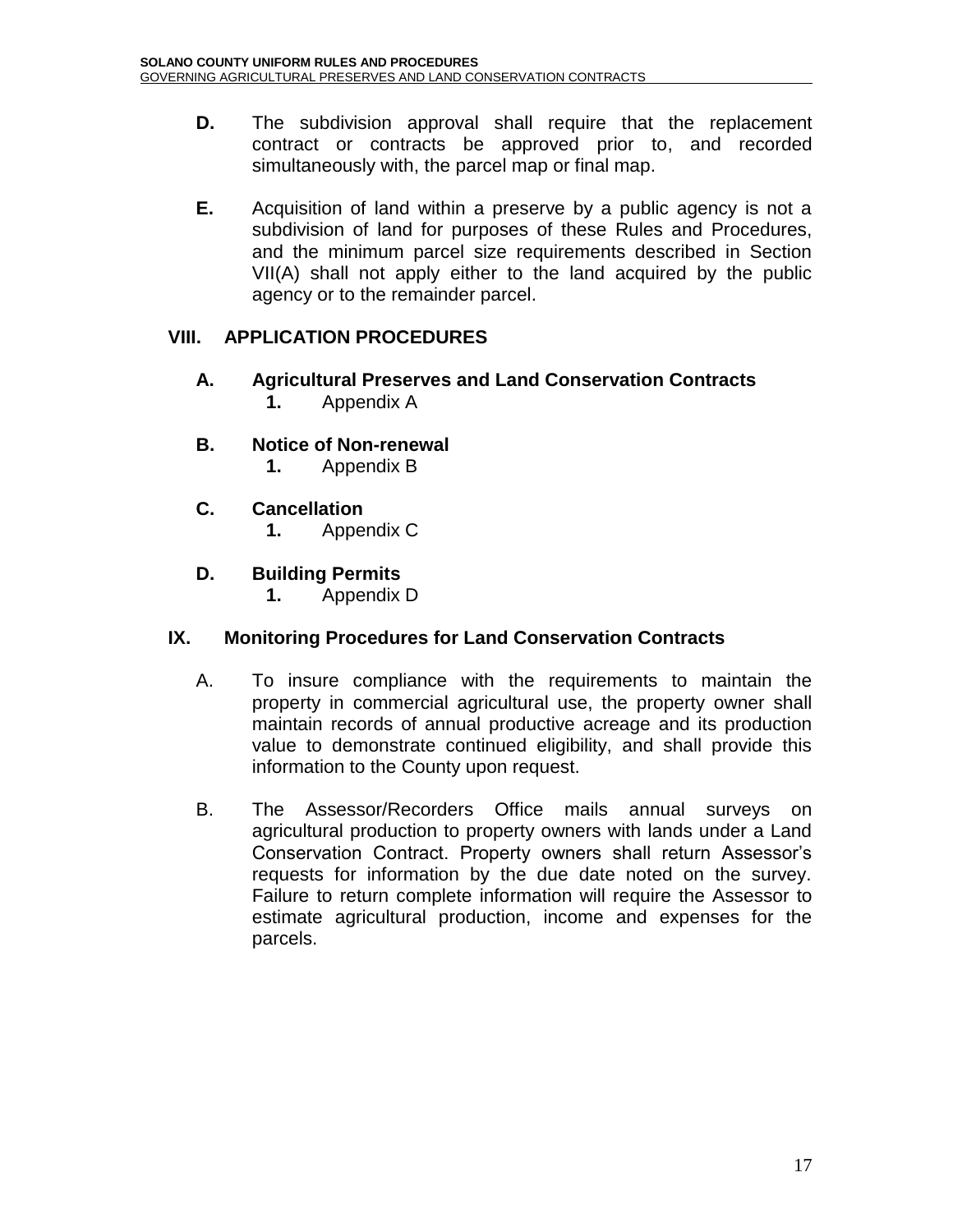Table A

| 1 UWIV 7 1<br>PERMITTED (P), COMPATIBLE (C), and NON-PERMITTED (NP) LAND USES                                               |                                  |                       |  |  |
|-----------------------------------------------------------------------------------------------------------------------------|----------------------------------|-----------------------|--|--|
| <b>LAND USE</b>                                                                                                             |                                  |                       |  |  |
|                                                                                                                             | <b>LAND TYPE</b><br><b>PRIME</b> | <b>NON-PRIME</b>      |  |  |
|                                                                                                                             |                                  |                       |  |  |
| <b>AGRICULTURAL LAND USES</b>                                                                                               |                                  |                       |  |  |
| production,<br>including<br>Crop<br>orchards and vineyards                                                                  | P                                | P                     |  |  |
| Minor agricultural related ancillary<br>(including harvesting<br>uses<br><b>or</b><br>trucking of onsite & offsite product) | P                                | P                     |  |  |
| Aquaculture                                                                                                                 | P                                | P                     |  |  |
| Animal production facilities and<br>operations                                                                              |                                  |                       |  |  |
| Kennels and catteries                                                                                                       | <b>NP</b>                        | C<br>Section IV.B.6   |  |  |
| Fowl and poultry ranches                                                                                                    | P                                | P                     |  |  |
| Grazing                                                                                                                     | P                                | P                     |  |  |
| Hog ranches                                                                                                                 | P                                | P                     |  |  |
| Confined<br>facilities,<br>animal<br>including dairies                                                                      | P                                | P                     |  |  |
| Agricultural accessory structures                                                                                           | P                                | P                     |  |  |
| turbine<br>Wind<br>generators, non-<br>commercial (over 100 ft.)                                                            | C                                | C                     |  |  |
| Agricultural processing facility -<br>On-site products                                                                      | P                                | P                     |  |  |
| Agricultural processing facility -<br>Off-site products                                                                     | C                                | C                     |  |  |
| Agricultural processing facility with<br>special events                                                                     | C                                | C                     |  |  |
| <b>RESIDENTIAL USES</b>                                                                                                     |                                  |                       |  |  |
| Principal dwelling                                                                                                          | C                                | C                     |  |  |
| Secondary dwelling                                                                                                          | C                                | $\overline{\text{c}}$ |  |  |
| Agricultural employee housing                                                                                               | С                                | C                     |  |  |
| <b>HCD</b><br>Agricultural<br>employee<br>housing                                                                           | C                                | $\mathsf{C}$          |  |  |
| Home occupations                                                                                                            | C                                | $\mathsf{C}$          |  |  |
| Rural resident enterprise                                                                                                   | C                                | C                     |  |  |
| Storage, manufactured home                                                                                                  | C                                | $\mathsf{C}$          |  |  |
| Temporary single family dwelling                                                                                            | P                                | P                     |  |  |
| Stable, private                                                                                                             | C                                | $\mathsf{C}$          |  |  |
| <b>HABITAT LAND USES</b>                                                                                                    |                                  |                       |  |  |
| Management of wetlands                                                                                                      | <b>NP</b>                        | C                     |  |  |
| Restoration of tidal, managed and<br>seasonal wetlands using approved<br>dredge sediments.                                  | <b>NP</b>                        | $\mathsf{C}$          |  |  |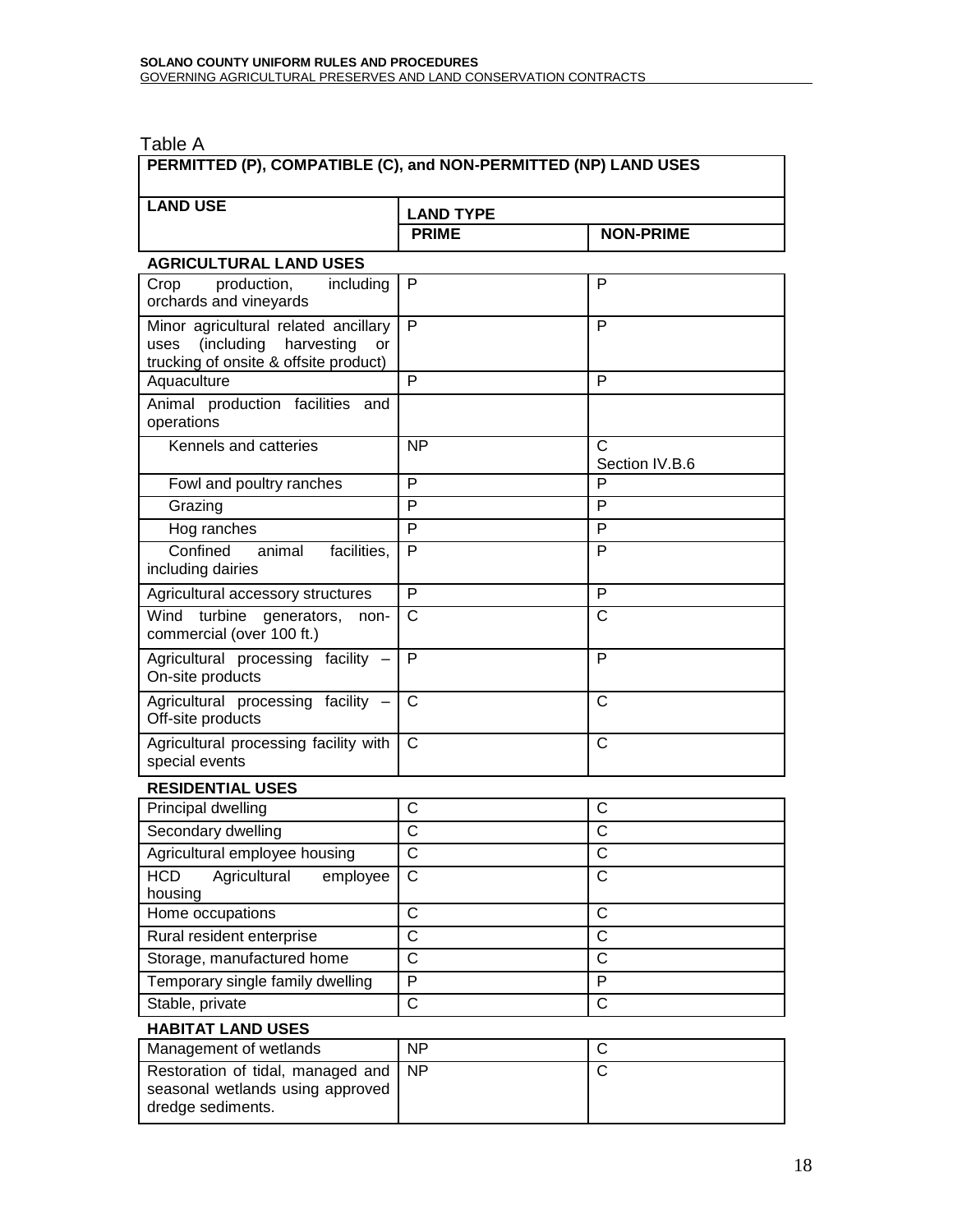#### **SOLANO COUNTY UNIFORM RULES AND PROCEDURES** GOVERNING AGRICULTURAL PRESERVES AND LAND CONSERVATION CONTRACTS

| PERMITTED (P), COMPATIBLE (C), and NON-PERMITTED (NP) LAND USES                                                                                                             |                                                                       |                                                                       |  |  |
|-----------------------------------------------------------------------------------------------------------------------------------------------------------------------------|-----------------------------------------------------------------------|-----------------------------------------------------------------------|--|--|
| <b>LAND USE</b>                                                                                                                                                             | <b>LAND TYPE</b>                                                      |                                                                       |  |  |
|                                                                                                                                                                             | <b>PRIME</b>                                                          | <b>NON-PRIME</b>                                                      |  |  |
|                                                                                                                                                                             | <b>RECREATION, EDUCATION AND PUBLIC ASSEMBLY USES</b>                 |                                                                       |  |  |
| Boating and swimming facilities on<br>existing waterways                                                                                                                    | <b>NP</b>                                                             | $\mathsf{C}$                                                          |  |  |
| Stable, public, horse show and<br>horse breeding                                                                                                                            | <b>NP</b>                                                             | C<br>Section IV.B.6                                                   |  |  |
| Hunting and fishing clubs                                                                                                                                                   | $\mathsf{C}$                                                          | C                                                                     |  |  |
| Agricultural education                                                                                                                                                      | $\mathsf{C}$                                                          | $\mathsf{C}$                                                          |  |  |
| Limited public events                                                                                                                                                       | <b>NP</b>                                                             | <b>NP</b>                                                             |  |  |
| Marsh oriented recreation use and<br>use incidental to recreation                                                                                                           | <b>NP</b>                                                             | C                                                                     |  |  |
| Commercial recreation use (e.g.<br>bait shop, refreshment stand)                                                                                                            | <b>NP</b>                                                             | $\mathsf{C}$                                                          |  |  |
| Scientific research and education<br>facility directly related to the marsh<br>environment and similar uses as<br>be determined<br>may<br>by<br>the<br>Planning Commission. | <b>NP</b>                                                             | $\mathsf{C}$                                                          |  |  |
| <b>RETAIL TRADE USES</b>                                                                                                                                                    |                                                                       |                                                                       |  |  |
| Farm supplies and farm equipment<br>sales                                                                                                                                   | <b>NP</b>                                                             | <b>NP</b>                                                             |  |  |
| Roadside stands, 80 feet or more<br>from street centerline                                                                                                                  | P                                                                     | P                                                                     |  |  |
| Roadside stands, less than 80 feet<br>from street centerline                                                                                                                | P                                                                     | P                                                                     |  |  |
| <b>AGRICULTURAL SERVICE USES</b>                                                                                                                                            |                                                                       |                                                                       |  |  |
| Veterinary facilities                                                                                                                                                       | NP                                                                    | NP                                                                    |  |  |
| Agricultural trucking services and<br>facilities                                                                                                                            | <b>NP</b>                                                             | <b>NP</b>                                                             |  |  |
| Airfields and heliports, Agricultural                                                                                                                                       | NP                                                                    | <b>NP</b>                                                             |  |  |
| Custom farm services, e.g. hay<br>baling                                                                                                                                    | N <sub>P</sub><br>(unless clearly ancillary<br>to onsite agriculture) | N <sub>P</sub><br>(unless clearly ancillary to<br>onsite agriculture) |  |  |
| Farm equipment fabrication and<br>repair                                                                                                                                    | <b>NP</b><br>(unless clearly ancillary<br>to onsite agriculture)      | N <sub>P</sub><br>(unless clearly ancillary to<br>onsite agriculture) |  |  |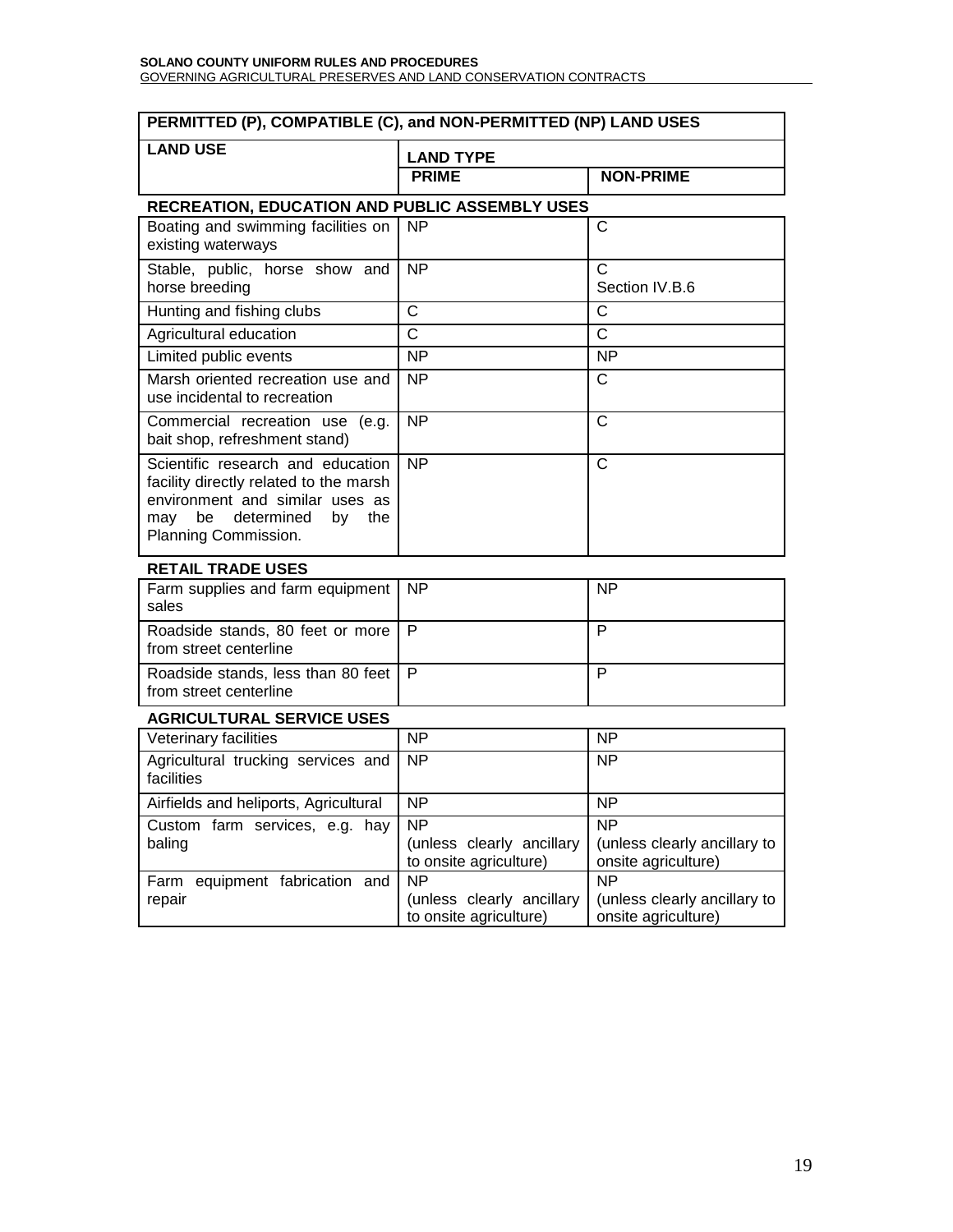| PERMITTED (P), COMPATIBLE (C), and NON-PERMITTED (NP) LAND USES                             |                  |                  |  |  |
|---------------------------------------------------------------------------------------------|------------------|------------------|--|--|
| <b>LAND USE</b>                                                                             | <b>LAND TYPE</b> |                  |  |  |
|                                                                                             | <b>PRIME</b>     | <b>NON-PRIME</b> |  |  |
| <b>COMMUNICATIONS AND INFRASTRUCTURE USES</b>                                               |                  |                  |  |  |
| Injection wells                                                                             | C                | C                |  |  |
| Oil and gas wells                                                                           | C                | C                |  |  |
| Pipelines,<br>transmission<br>and<br>distribution lines in R.O.W.                           | $\mathsf{C}$     | C                |  |  |
| Public service facility                                                                     | C                | $\mathsf{C}$     |  |  |
| Cemetery                                                                                    | <b>NP</b>        | <b>NP</b>        |  |  |
| Refuse<br>dumping,<br>disposal,<br>processing, composting                                   | $\overline{NP}$  | <b>NP</b>        |  |  |
| Surface mining operation                                                                    | <b>NP</b>        | C                |  |  |
| Utility facilities or infrastructure,<br>outside of R.O.W.                                  | $\mathsf{C}$     | C                |  |  |
| Wind<br>turbine<br>generators,<br>commercial                                                | $\mathsf{C}$     | C                |  |  |
| Wireless communication facilities                                                           | $\mathbf{C}$     | C                |  |  |
| Dredging of minerals or natural<br>materials                                                | <b>NP</b>        | C                |  |  |
| Temporary facilities for the transfer<br>of levee materials from shore to<br>barge.         | $\overline{NP}$  | $\mathsf{C}$     |  |  |
| Restoration of tidal, managed and<br>seasonal wetlands using approved<br>dredged sediments. | <b>NP</b>        | C                |  |  |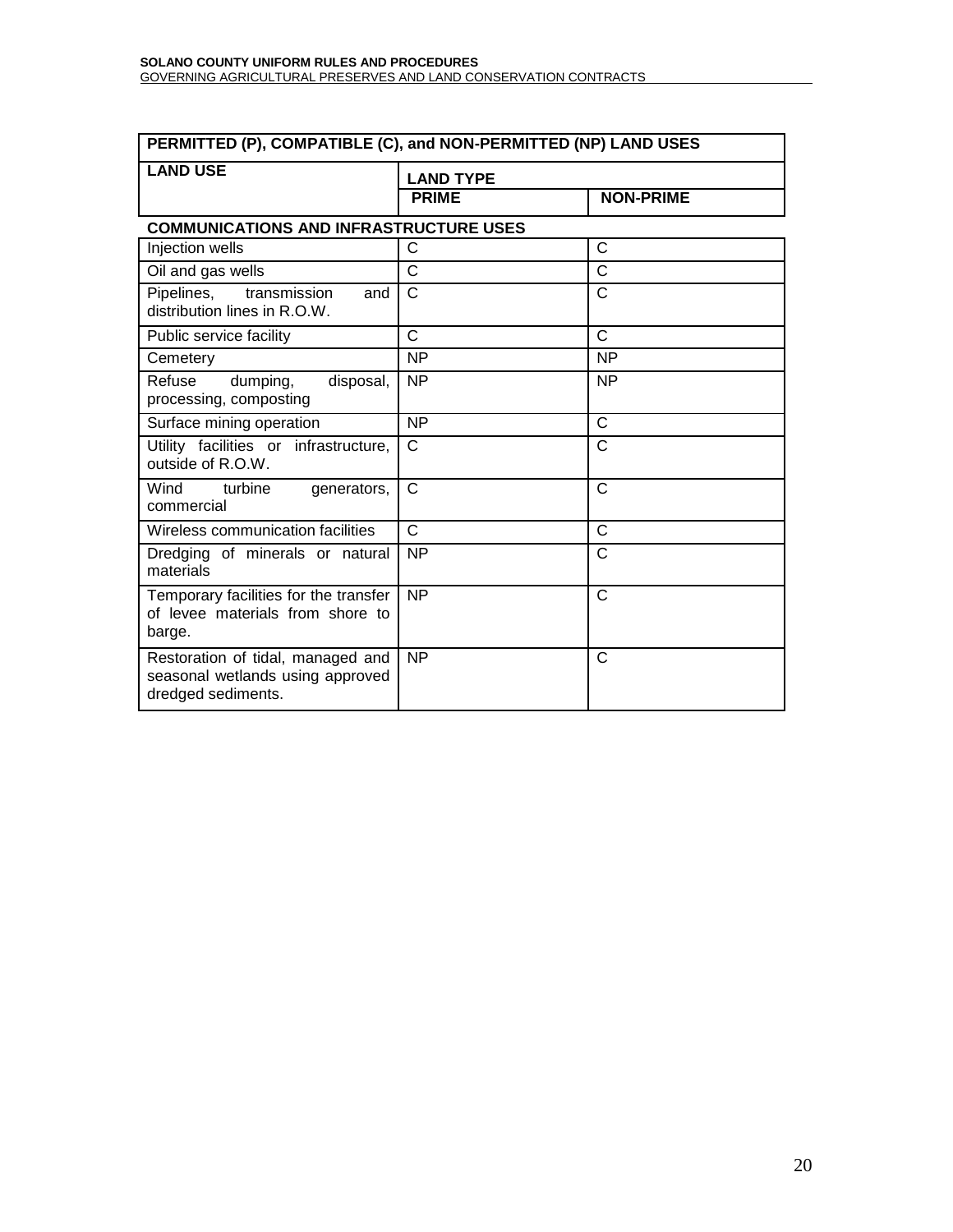**Appendix A**

### **PROCEDURE FOR ESTABLISHMENT OF AGRICULTURAL PRESERVES AND LAND CONSERVATION CONTRACTS IN SOLANO COUNTY**

Establishment of Agricultural Preserves and Land Conservation Contracts as enabled by the California Land Conservation Act of 1965 (Williamson Act), as mended.

1. A land owner may petition the Solano County Board of Supervisors for establishment of an agricultural preserve and enter into a land conservation contract with the County pursuant to the Act by filing an application with:

#### **The Solano County Department of Resource Management 675 Texas Street, Suite 5500, Fairfield, CA 94533**

- 2. One ownership only is permitted under each application and may consist of a single parcel or several contiguous parcels.
- 3. Each application must be completed and accompanied by:
	- a. Assessor's Parcel Map showing the proposed preserve outlined in red and matching the legal description. (Secure map from Assessor's Office.)
	- b. A copy of the written legal or deed description of the property to be placed under contract.
	- c. Two (2) standard form contracts signed by the applicant-owner(s) and notarized restricting the property to agricultural or compatible uses. (Secure forms from the Resource Management office.)
	- e. Evidence that the property is in commercial agricultural use by submitting documentation that the production value for the property meets or exceeds the minimum production value for 3 out of the last 5 years as established in the County's Uniform Rules and Procedures Governing Agricultural Preserves and Land Conservation Contracts
	- d. Filing Fee: As determined by the Board of Supervisors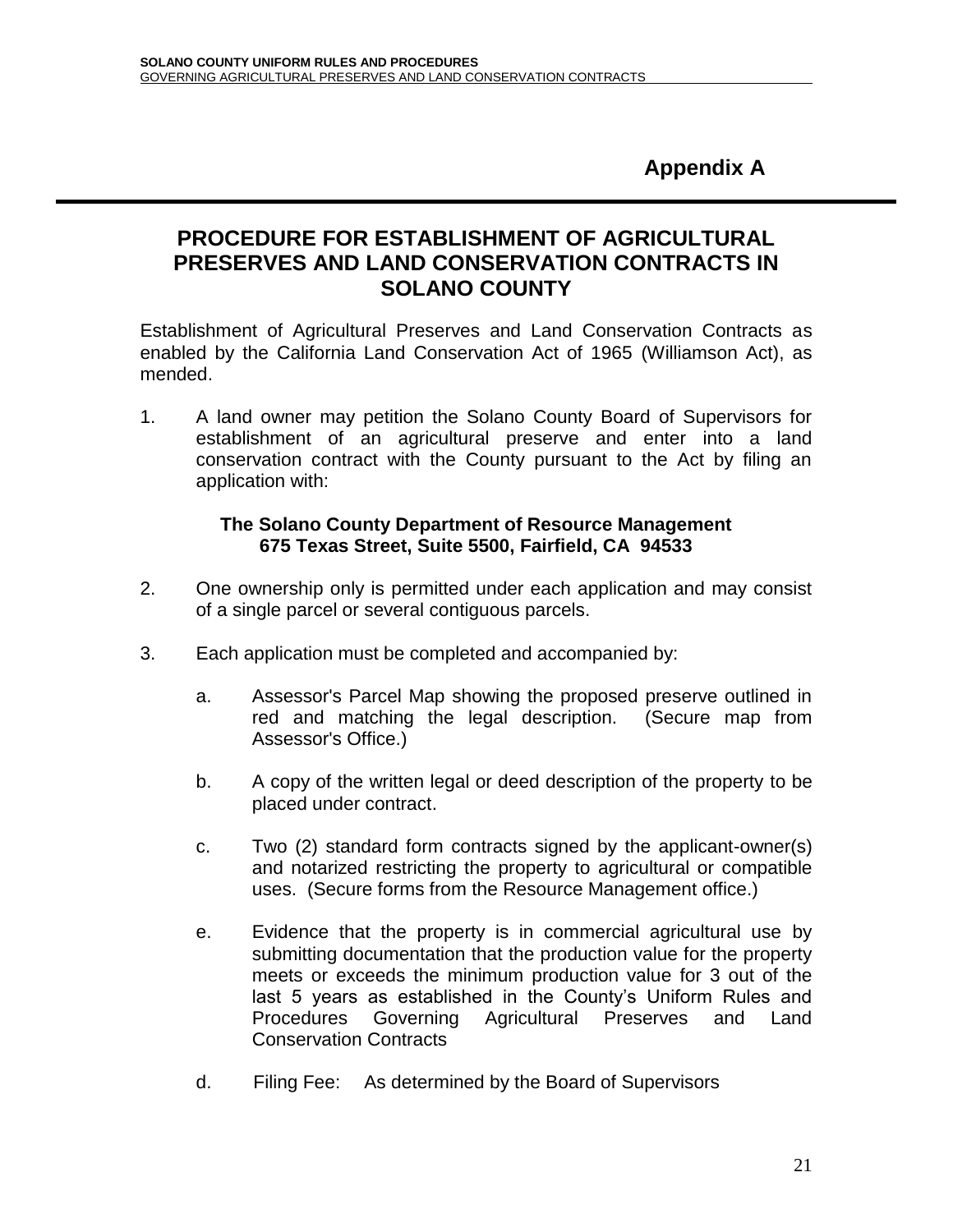The Application Filing Fee includes the cost of time and materials for Planning Services Division processing, reporting, public notice and hearing for this type of application. This fee does not include environmental review. **If time and materials needed to process your application exceed the application filing fee amount plus 100% of the fee amount, you will be billed for the additional costs incurred by the County.**

#### **Note: All application materials must be submitted 81/2 x 11 inches in size to be recorded. Application materials may not be taped or stapled to any sheet.**

- 4. Upon acceptance of the application by Resource Management, the steps below will be followed:
	- a. The Solano County Planning Commission will hold a public hearing on applications that require an interpretation of consistency with the County's Uniform Rules and Procedures Governing Agricultural Preserves and Land Conservation Contracts or the Williamson Act.
	- b. The Board of Supervisors will hold a public hearing and decide whether or not to establish the agricultural preserve and enter into the land conservation contract.
	- c. The contract referred to in 3(b) above will be executed by the Board of Supervisors, if the decision is to approve and establish the agricultural preserve.
	- d. One copy of the executed contract will be mailed to the applicantowner(s) and the other copy will be retained by the County and recorded.
- 5. Applicant will be notified of public hearings and resulting actions. Applicants are encouraged to attend and be available to answer questions which may arise at each of the public hearings.
- **Note: Applications may require up to 90 days or longer in some cases to process. Applications accepted after October 1 may not be processed in time to meet the following year tax roll effective January 1.**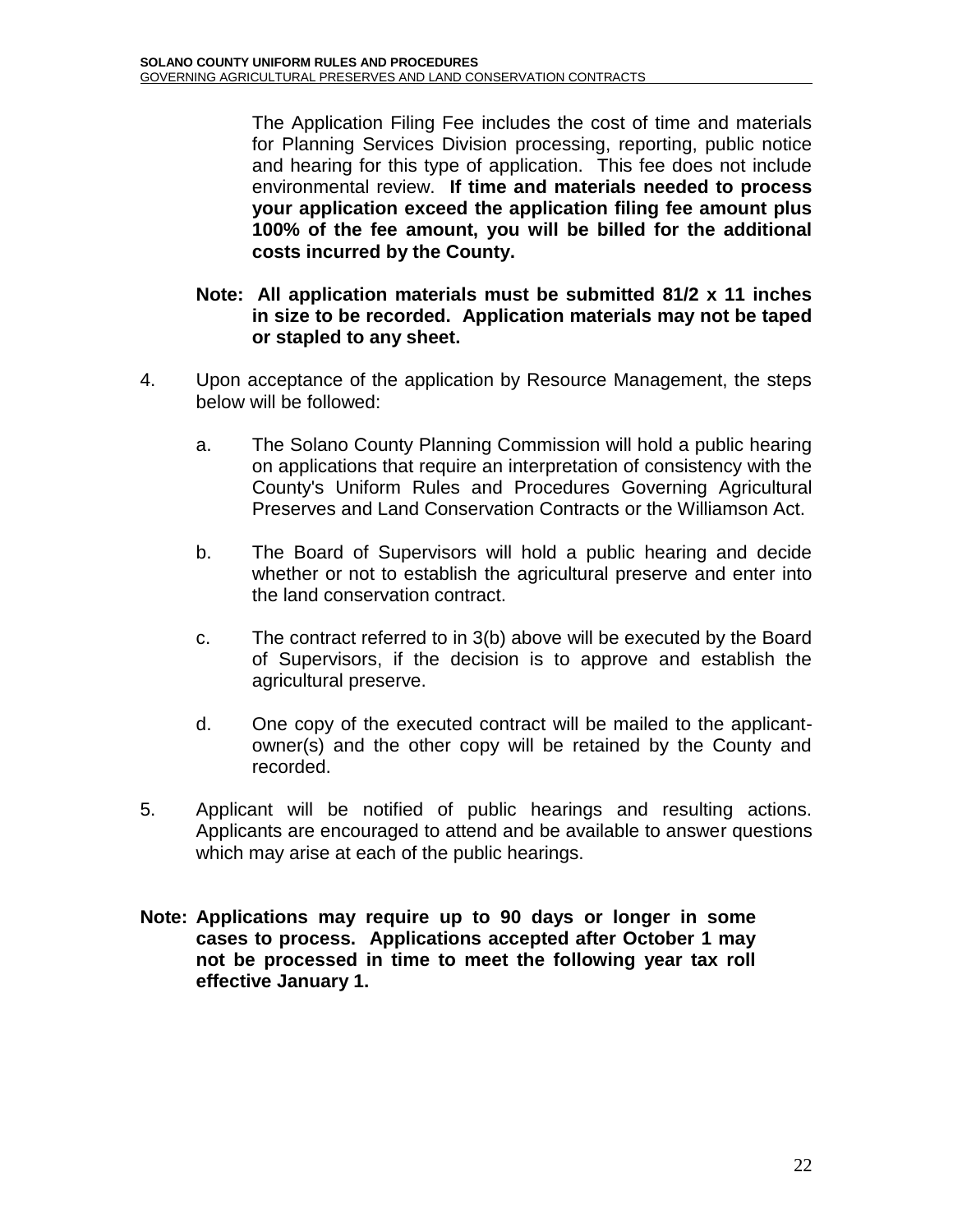## **Appendix B**

### **PROCEDURES FOR FILING NOTICE OF NONRENEWAL OF LAND CONSERVATION (Williamson Act) CONTRACTS**

- 1. **GENERAL COMMENTS** If the landowner desires in any year not to renew the land conservation contract, the landowner shall serve written notice of nonrenewal of the contract upon the Board of Supervisors 90 days in advance of the annual renewal date of the contract. Unless such written notice is served by the landowner's at least 90 days prior to the annual renewal date, the contract shall be considered renewed as provided in Section 51244 or 51244.5 of the Government Code.
- 2. **FILING NOTICE** A written notice must be signed by the owner(s) of the contracted land and filed with the Clerk to the Board of Supervisors.
- 3. **RECORDING NOTICE** Within 20 days of receipt of a correctly filed written notice, the Clerk to the Board of Supervisors shall record with the County Recorder a copy of the Notice of Nonrenewal and notify the Planning Services Division of the recording.
- 4. **NOTICE TO STATE DEPARTMENT OF CONSERVATION** The Planning Services Division shall provide a copy of the Notice of Nonrenewal to the Director of Conservation within 30 days of receipt of correctly filed written notice.
- 5. **EFFECT** Upon filing Notice of Nonrenewal, the contract shall remain in effect for the balance of the period remaining (approximately 9 years) except that taxes will gradually increase towards full unrestricted value. Contact the County Assessor's Office to determine the rate and amount of any tax increase.
- **NOTE: Notice of Nonrenewal forms are available at the Department of Resource Management, Planning Services Division. It is recommended the form be returned to the Planning Services Division to be checked for completeness prior to filing with the Clerk to the Board of Supervisors for recordation.**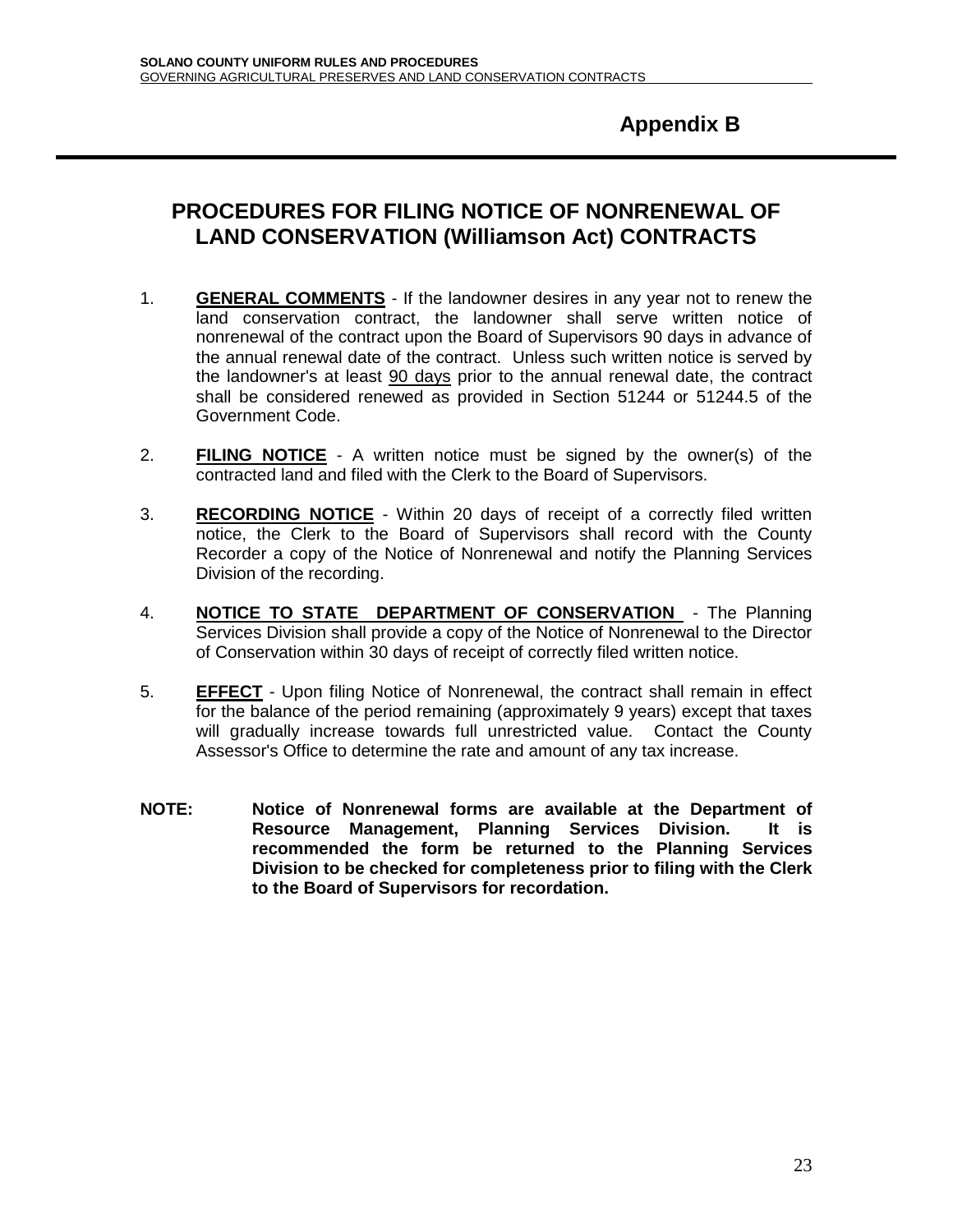## **LAND CONSERVATION CONTRACT (Williamson Act) CANCELLATION INSTRUCTIONS**

- 1. **GENERAL COMMENTS** The purpose of this process is to remove land from an Agricultural Preserve and Land Conservation Contract. This removes the property from the land use restrictions associated with the Uniform Rules and Procedures Governing Agricultural Preserves and Land Conservation Contracts in Solano County and also eliminates any tax savings inherent in land conservation contract assessments.
- 2. **APPLICATION** The application will be accepted when the following information is filed with the Department of Resource Management.
	- a. Completed Petition for Cancellation of Land Conservation Contract signed by the owner(s) of record.
	- b. Completed Environmental Evaluation Questionnaire provided by the Department of Resource Management.
	- c. Cancellation of a portion of an agricultural preserve and land conservation contract requires submittal of a legal description of the property and a copy of the Assessor's Parcel Map delineating the property.
	- d. Filing Fee: Fee as set by the Board of Supervisors

The Application Filing Fee includes the cost of time and materials for Planning Services Division processing, reporting, public notice and hearing for this type of application. This fee does not include environmental review. **If time and materials needed to process your application exceed the application filing fee amount plus 100% of the fee amount, you will be billed for the additional costs incurred by the County.** 

- 3. **PUBLIC NOTICE** Two advertised public hearings are required for each cancellation petition, one by the Planning Commission and one by the Board of Supervisors. At least ten (10) days prior to each hearing, the Department of Resource Management will provide written notice by first class mail to the applicant and owners of property located within 500 feet of the property involved. Notice will also be published in a newspaper of general circulation or posted in the vicinity of the project location. This public notice is to inform the public of their right to appear and be heard on the matter.
- 4. **PUBLIC HEARING** The owner or his representative should be present at the public hearings. If he is unable to attend, he may request a continuance in writing. During the hearings before the Planning Commission and the Board of Supervisors, all interested persons will have the opportunity to speak in favor or in opposition to granting the cancellation petition. Persons speaking will usually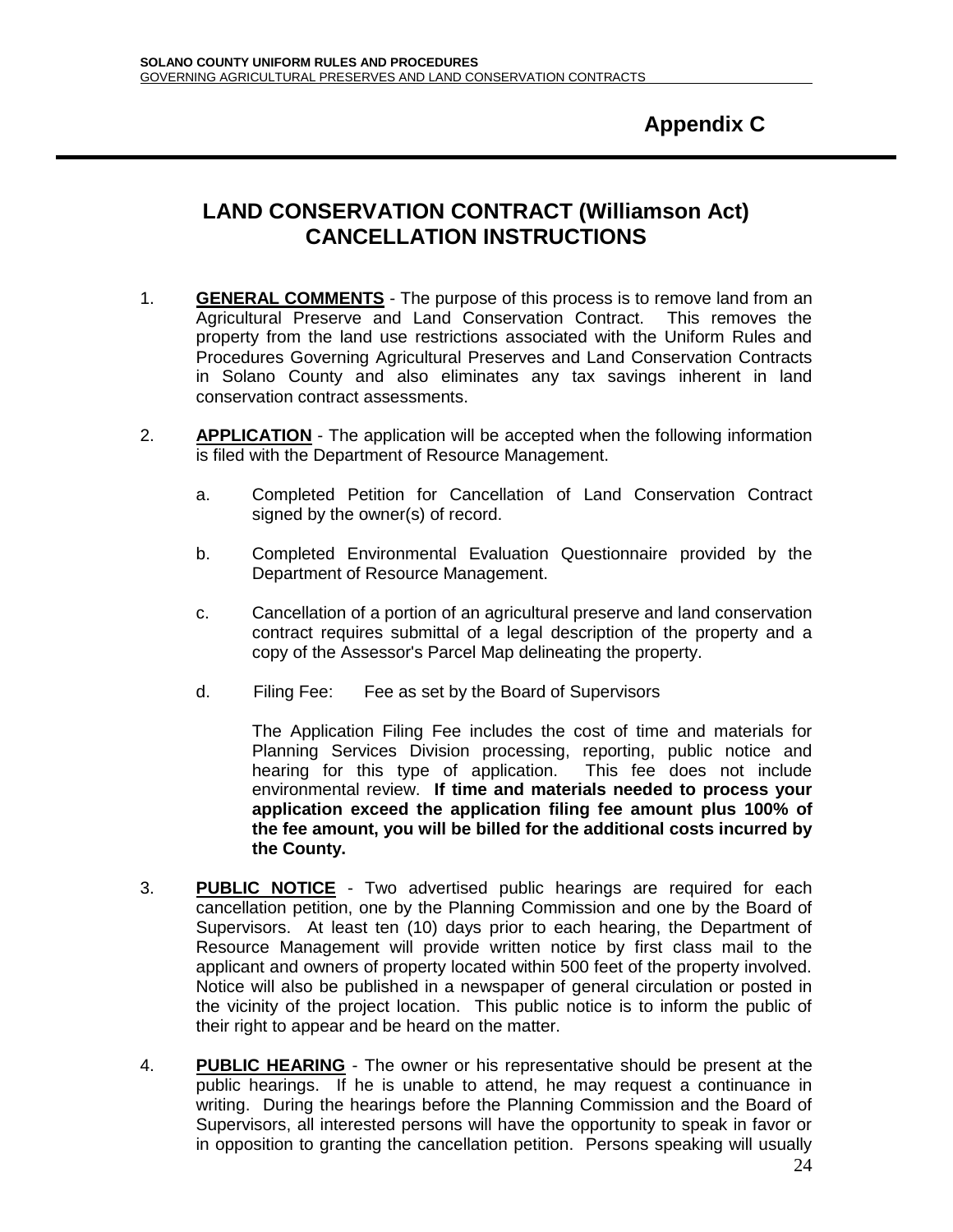be asked their interest in the petition and other pertinent questions deemed necessary in determining approval or denial of the cancellation petition. Normally, the applicant is invited to speak first.

- 5. **DECISION** The Planning Commission holds a public hearing on the cancellation petition and adopts a resolution which is forwarded to the Board of Supervisors. The Assessor's Office determines a cancellation value and certifies it for the Board of Supervisors. The Board then determines a cancellation fee and certifies the amount to the Auditor. The Board of Supervisors then holds its public hearing on the cancellation petition. In order to approve a cancellation petition the Board of Supervisors must find that either:
	- (1) cancellation is consistent with the purposes of the Williamson Act; or
	- (2) cancellation is in the public interest.

Under (1) above the Board of Supervisors must make all of the following findings:

- a. That the cancellation is for land on which a notice of non-renewal has been served.
- b. That cancellation is not likely to result in the removal of adjacent lands from agricultural use.
- c. That cancellation is for an alternative use which is consistent with the applicable provisions of the County General Plan.
- d. That cancellation will not result in discontiguous patterns urban development.
- e. That there is no proximate noncontracted land which is both available and suitable for the use to which it is proposed the contracted land be put, or that development of the contracted land would provide more contiguous patterns of urban development than development of proximate noncontracted land.

Under (2) above (cancellation is in the public interest) the Board of Supervisors must specifically find:

- a. That other public concerns substantially outweigh the objectives of the Williamson Act.
- b. That there is no proximate non-contracted land which is both available and suitable for the use to which it is proposed the contract land should be put, or, that development of the contracted land would provide more contiguous patterns of urban development than development of proximate non-contracted land.
- 6. **PETITION GRANTED** Upon tentative approval of a cancellation petition, several steps are required (Section 51283.3 and 51283.4) to complete the process which includes: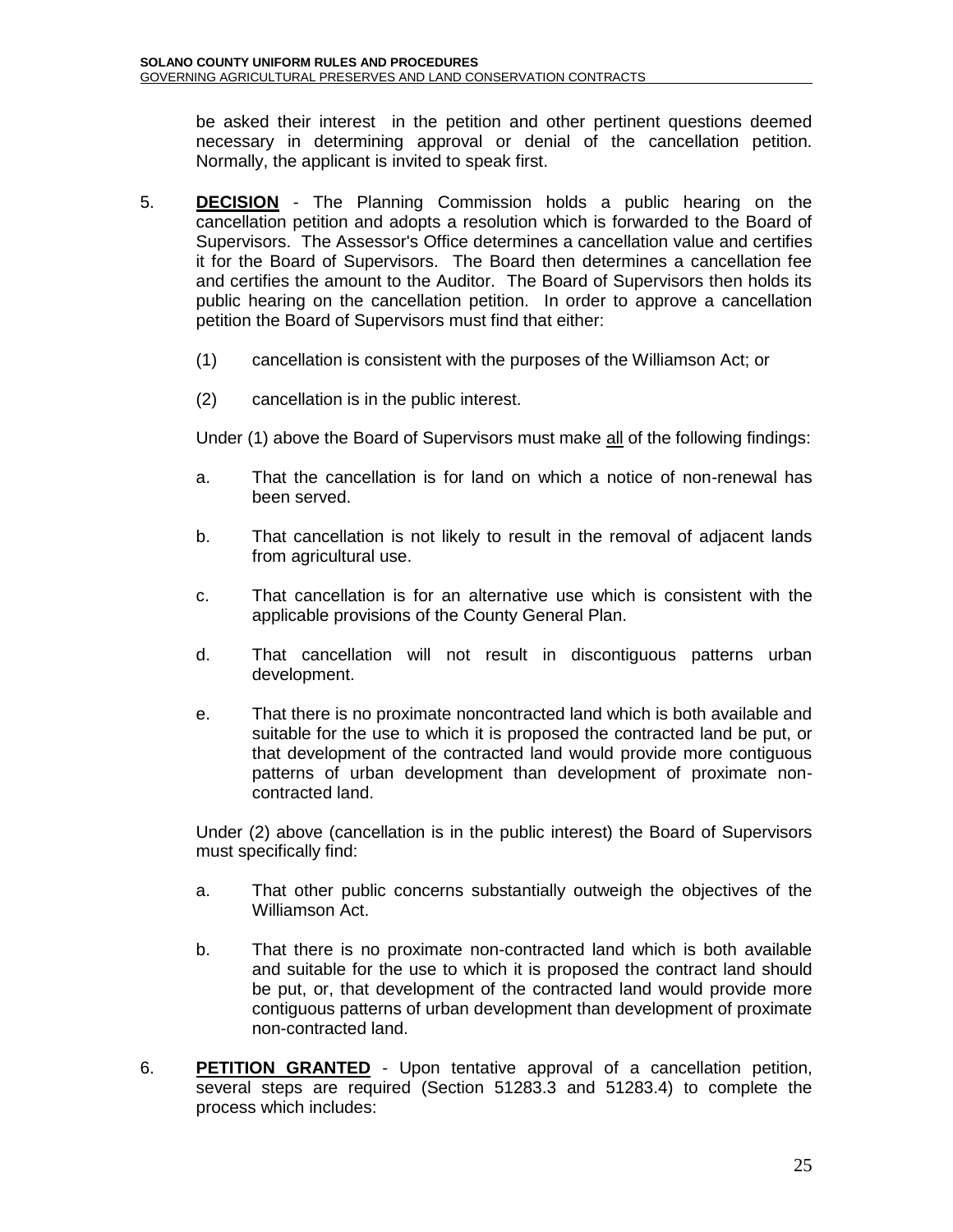- a. The Clerk to the Board of Supervisors records a Certificate of Tentative Cancellation which contains at least: the name of the property owner, the amount of the cancellation fee as certified by the Board, any contingency of waiver, or deferment of its payment, conditions and contingencies and legal description of the property involved.
- b. The landowner notifies the Board when the conditions and contingencies enumerated in the certificate of tentative cancellation have been satisfied. Within thirty (30) days of receipt of such notice, and determination that conditions and contingencies have been satisfied, the Clerk to the Board shall record a Certificate of Cancellation of the contract.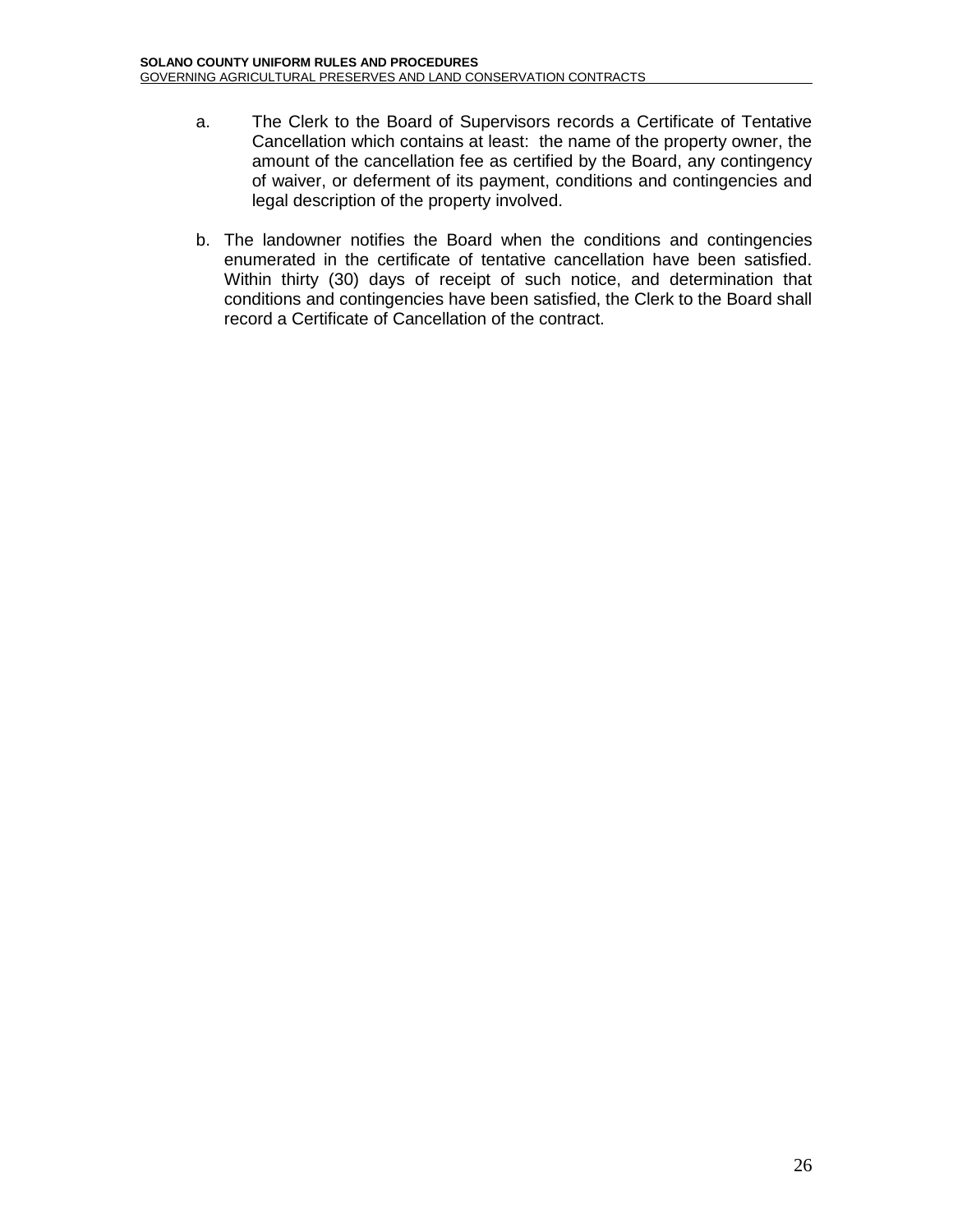## **APPENDIX D**

#### **SUPPLEMENT TO BUILDING PERMIT APPLICATION FOR INCIDENTIAL STRUCTURES TO COMMERCIAL AGRICULTURE ON PROPERTIES UNDER LAND CONSERVATION (Williamson Act) CONTRACTS**

Building Permit Number: Zoning District: \_\_\_\_\_\_\_\_\_

Assessor Parcel Number(s): \_\_\_\_\_\_\_\_\_\_\_\_\_

Land Conservation Contract No.:

The subject property is under a Land Conservation (Williamson Act) Contract. Under the contract provisions, the subject parcel shall not be used for any purposes other than "an agricultural use" and "open space use" as provided in Section 51205 of the Government Code or uses compatible with "agricultural use" as defined in the Land Conservation Act (Williamson Act) of 1965 and the "Solano County Uniform Rules and Procedures Governing Agricultural Preserves and Land Conservation Contracts" adopted by the Solano County Board of Supervisors.

Please provide the following information in support and as part of your application for a Building Permit for either a residential structure or agricultural structure on the subject property. First check the applicable use, residential structure or agricultural structure. Second, provide a brief explanation of the applicable circumstances.

**Residential Structure** (Check applicable use if residential structure)

Single family dwelling  $(A^1)$ , one-family dwelling or manufactured dwelling  $(AL^2, W^3, MP^4)$  (Primary residence)

Accessory Dwelling Unit  $(A^1)$  or Secondary Living Unit  $(AL^2)$ 

A residence must be incidental to the commercial agriculture use of the property. To be incidental to commercial agriculture, the residential structure must be for person(s) engaged in the commercial agricultural operations including the property owner, agriculturalist (property owner or lessee), or agricultural employee and their families as defined in the "Solano County Uniform Rules and Procedures Governing Agricultural Preserves and Land Conservation Contracts".

Briefly describe the applicable circumstances: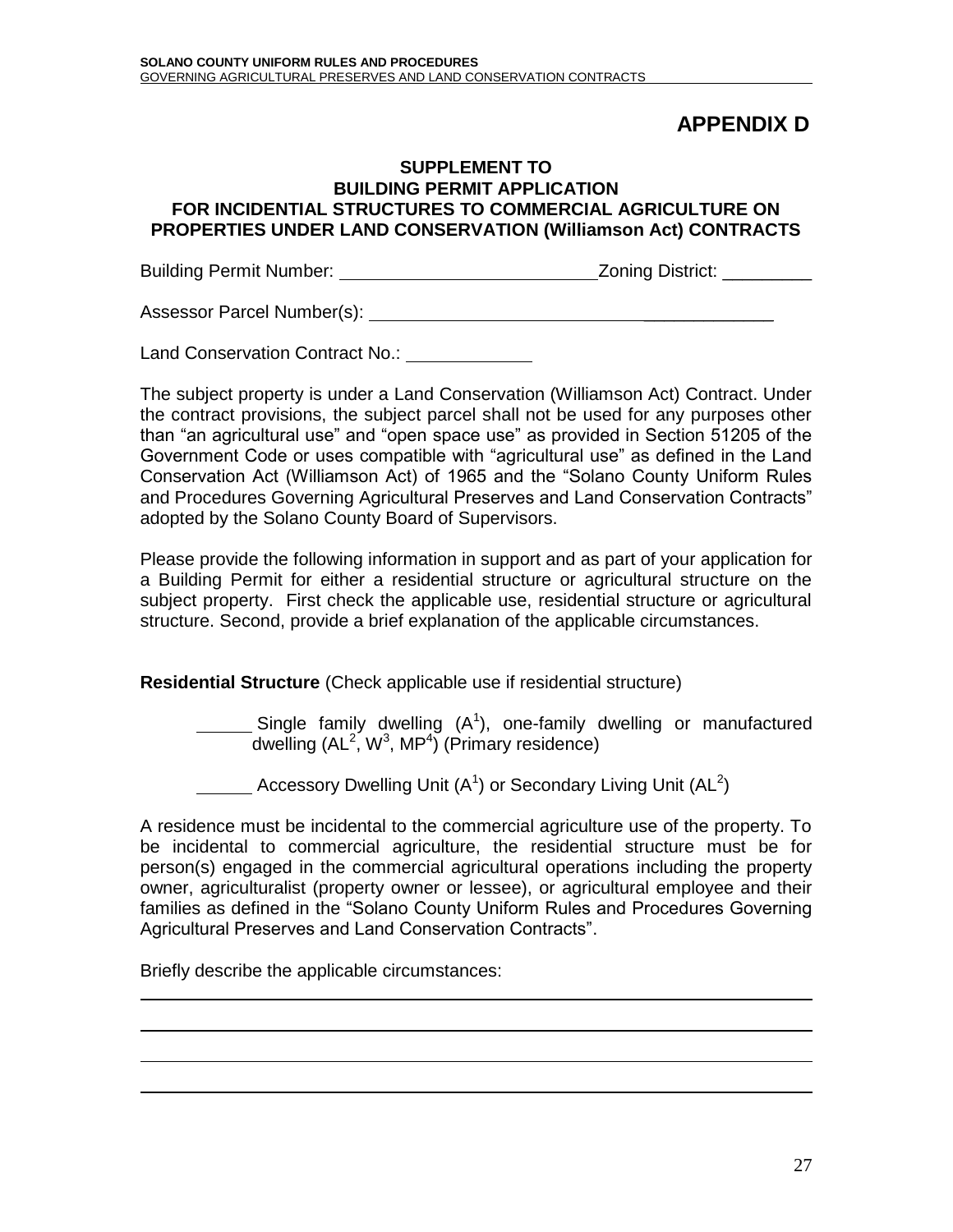**Agricultural Structure** (check if agricultural structure)

Agricultural Accessory Structures  $(A^1)$  or Buildings and uses clearly accessory or incidental to any permitted use located on the premises including, barns sheds and other farm buildings (AL<sup>2</sup>, W<sup>3</sup>, MP<sup>4</sup>)

Briefly describe the proposed use of the agricultural structure and how it supports the commercial agricultural use of the subject property:

#### **ACKNOWLEDGEMENTS**

I (We) hereby acknowledge notice that the Land Conservation Contract and "Solano County Uniform Rules and Procedures Governing Agricultural Preserves and Land Conservation Contracts" restricts the proposed structure to uses compatible and incidental to the commercial agricultural use of the property.

I (We) further acknowledge notice that if the proposed structure is later found not to be compatible or incidental to the commercial agriculture use of the property resulting in a material breach to the Land Conservation Contract, the property owner may be subject to fines for up to 25 percent of the unrestricted fair market value of the land rendered incompatible by the breach of contract, plus 25 percent of the value of the incompatible building and any related improvements on the contracted land.

I (We) certify under penalty of perjury that the information provided above, is true and correct.

Signature of Property Owner(s) of Record Date and Place

 $\overline{a}$ 

1 (A) Uses allowed under the Exclusive Agricultural Zoning District

 $2(AL)$  Uses allowed under the Limited Agricultural Zoning District

 $3$  (W) Uses allowed under the Watershed and Conservation Zoning District

<sup>&</sup>lt;sup>4</sup> (MP) Uses allowed under the Marsh Preservation Zoning District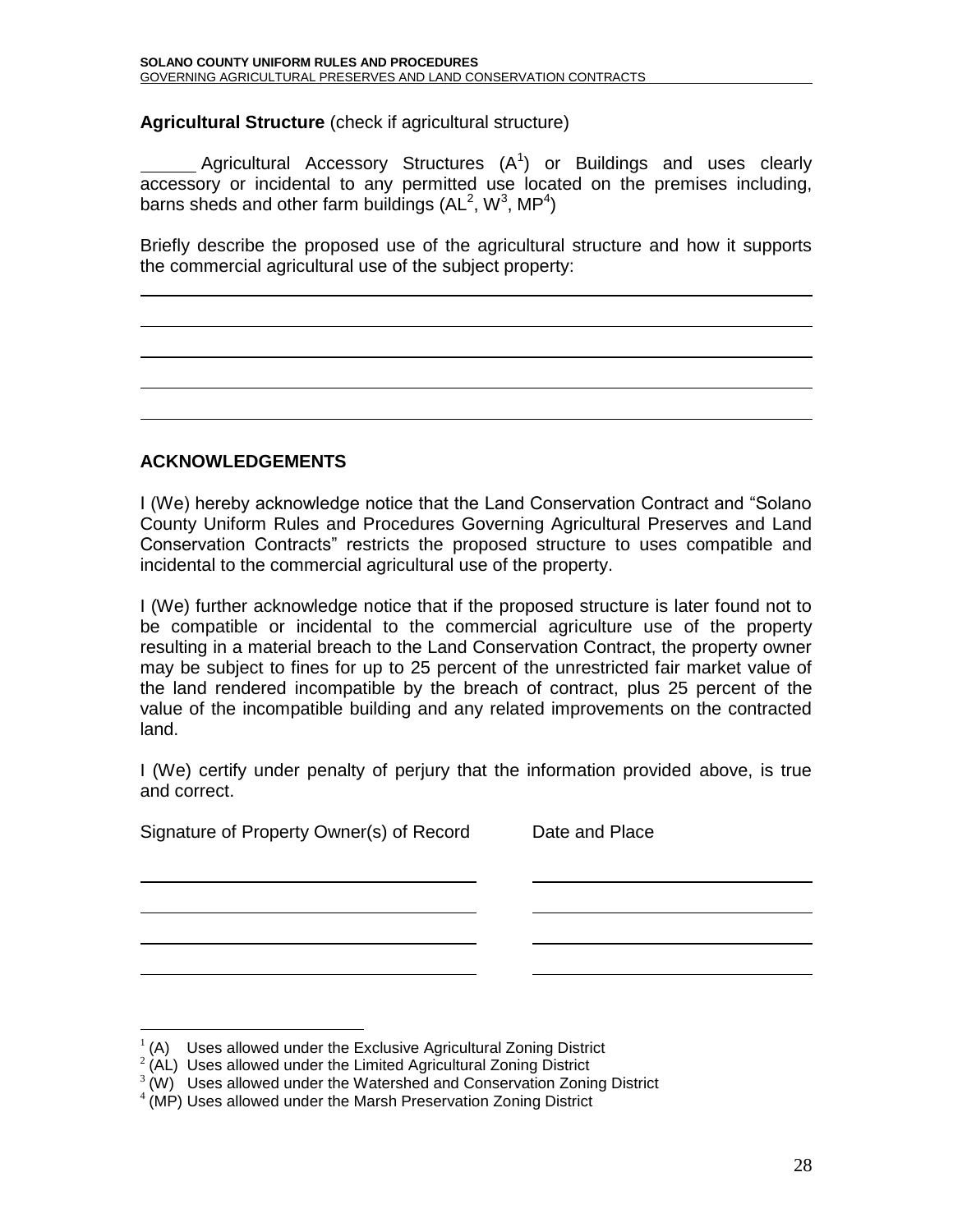# **Appendix E**

#### **Monitoring Procedures for Land Conservation Contracts**

In order to ensure compliance with the provisions of a Land Conservation Contract, the Department of Resource Management may initiate a review of a contract under the following circumstances:

- Application for Building Permit
- Application for Use Permit
- Citizen's/Code Violation complaint
- Notice from the State Department of Conservation (Gov. Code Section 51250(c))

#### Building Permits and Use Permits

 $\overline{a}$ 

As part of a building permit or use permit application Resource Management may request that the property owner(s) provide documentation that the property is under commercial agricultural use or maintained in open space or recreational use as defined in the Solano County Uniform Rules and Procedures Governing Agricultural Preserves and Land Conservation Contracts.

#### Citizen's or Code Violation Complaints and Notice from the State Department of **Conservation**

In response to a citizen's complaint, alleged code violation, or notice from the State Department of Conservation, Resource Management may conduct an initial inspection of the property. As part of the investigation, Resource Management may request that the property owner(s): 1) provide documentation that the property is under commercial agricultural use or maintained in open space or recreational use as defined in the Solano County Uniform Rules and Procedures Governing Agricultural Preserves and Land Conservation Contracts and/or 2) provide documentation explaining the facts and circumstances related to a possible non-compatible use.

#### Notice of Potential Breach of Contract

If commercial agricultural activity is not evident and the property does not meet the requirements for open space and recreational use, or non-compatible uses have been established, Resource Management shall issue a "Notice of Potential Breach of Contract" requesting the property owner(s) provide documentation that the property is in commercial agricultural as defined in the Solano County Uniform Rules and Procedures Governing Agricultural Preserves and Land Conservation Contracts. The property owner(s) shall have 60 days to provide the documentation.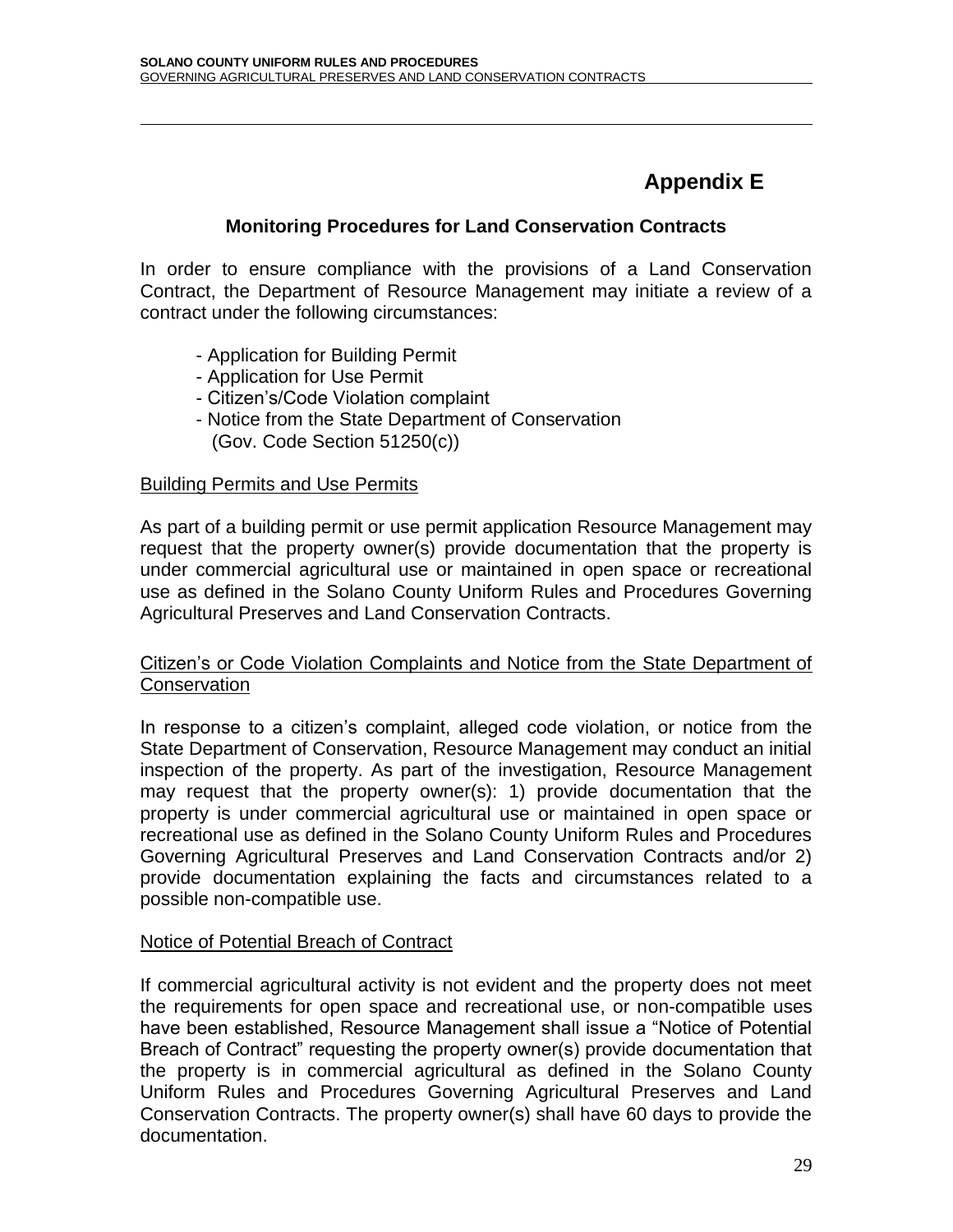If a non-compatible use has been established contrary to the compatible uses established in the Solano County Uniform Rules and Procedures Governing Agricultural Preserves and Land Conservation Contracts, Resource Management shall issue "Notice of Potential Breach of Contract" to the property owner(s) and to State Department of Conservation for building or buildings greater than 2500 sq. ft. within 10 days of determining that a beach of contract is likely to exist. A property owner(s) shall have 60 days to abate the non-compatible use.

The "Notice of Potential Breach of Contract" shall include the reasons for the determination and a copy of the contract.

#### Board of Supervisors Hearing

 $\overline{a}$ 

If after 60 days the property owner(s) has not provided documentation the property is under commercial agricultural use or the non-compatible use has not been abated, the land conservation contract shall be scheduled for public hearing before the Board of Supervisors no more that 120 days after the "Notice of Potential Breach of Contract" was issued.

Resource Management shall give notice of the public hearing by certified mail, return receipt requested, to the property owner(s) at least 30 days prior to the hearing. If potential beach of contract is for a non-compatible use, notice shall also be provided to the State Department of Conservation for building or buildings greater that 2500 sq. ft.

Resource Management shall also give notice by first class mail to all property owners under contract within one mile of the exterior boundary of the contracted land on which the likely breach exists. A notice of the hearing shall also be published pursuant to Government Code Section 6061, including the date, time and place of the public hearing.

The Board of Supervisors shall consider any oral or written testimony presented at the public hearing.

#### Board of Supervisors Determinations

If the Board of Supervisors finds that the property is not under commercial agricultural use, the Board shall authorize the Chair to execute a Notice of Nonrenewal on the subject property and authorize the Clerk to the Board to record said document.

If the Board of Supervisors finds that a breach of contract exists for a noncompatible use, the Board shall either:

1. Order the property owner(s) to eliminate the conditions that resulted in the breach of contract within 60 days.